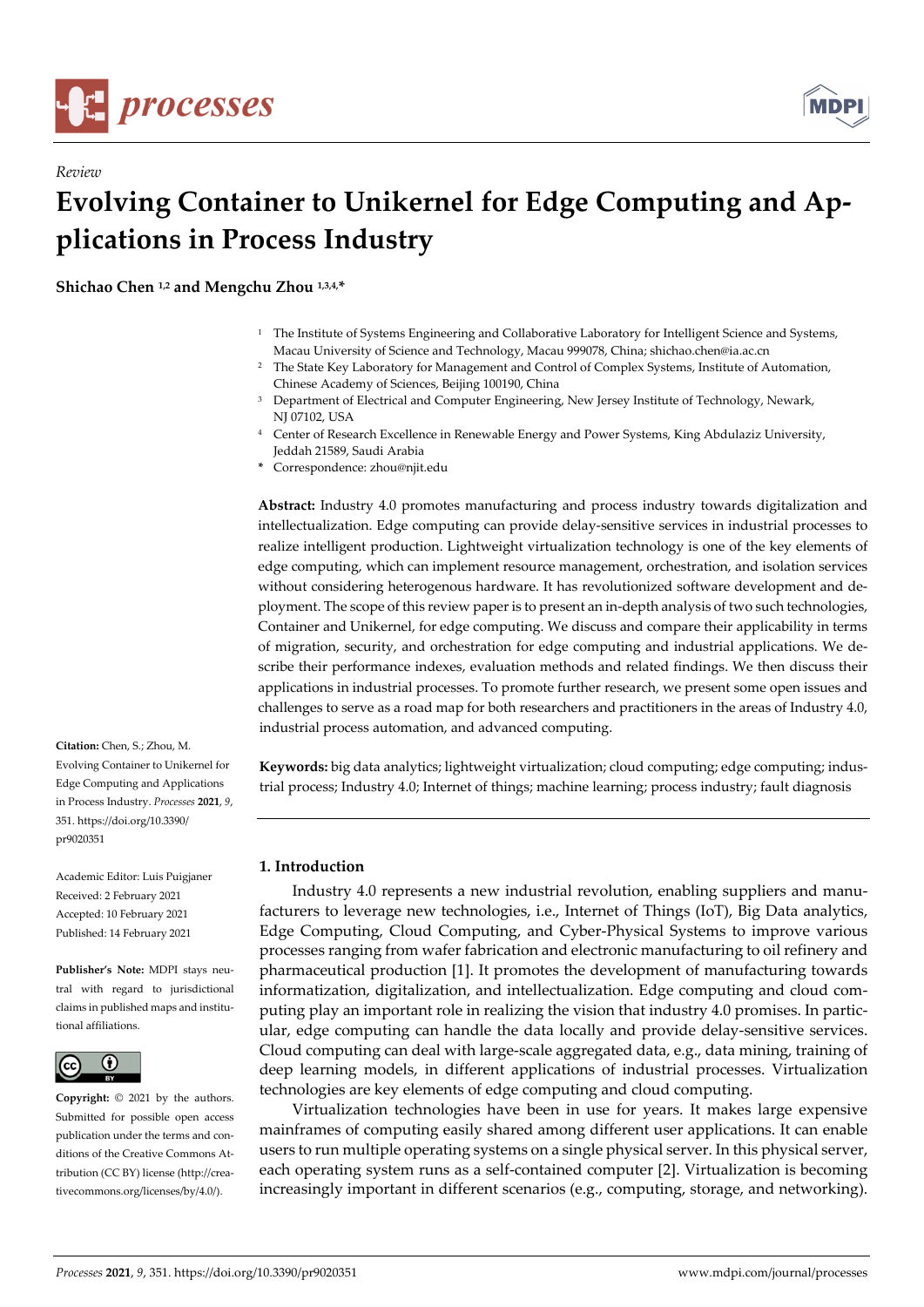It can improve system efficiency, reliability, and availability, reduce cost, and provide great flexibility to users. In order to be shared over diverse applications, the virtualization of Information Technology (IT) infrastructure enables the consolidation and pooling of IT resources. It abstracts physical computing resources logically, producing a computing environment that is not limited by the configuration and architecture of physical hardware [3]. It is the creation and orchestration of small virtual computational chunks in the form of an abstract computing platform. Virtualization technologies are widely used in cloud computing [4,5], which can offer an efficient method to harness the cloud power by fragmenting a cloud physical host into small manageable virtual portions [6]. They make cloud computing services simple, convenient, and cost-effective. Hypervisor (e.g., VMware and VirtualBox [7]) has been widely used in hardware virtualization of cloud computing. However, there are some problems, such as high resource overhead [8], long start-up time [9], and large attack surface [10,11]. To overcome its disadvantages, lightweight virtualization technology (e.g., Container and Unikernel) with fast deployment and high efficiency is now applied to cloud computing and edge computing [12,13]. Docker container [14] is gaining great attraction in the IT community, since it allows users to deploy applications in most environments faster and more efficiently than using virtual machines (VMs). Container can use only one kernel for multiple isolated environments or operation systems. Container-based application virtualization is viewed as an appropriate isolation solution with less overhead than VMs. Container has several advantages, e.g., rapid development, portability across different machines, and simplified maintenance [14]. They solve the problems of traditional VMs. As a result of their ease-of-use and performance enhancements, such containers as Docker [15], OpenVZ [16], and Linux Container (LXC) [17], are being widely adopted in industry, academia, and other scientific communities. Undoubtedly, Container-based virtualization delivers a lightweight and efficient environment, but raises some security concerns as it allows an isolated process to utilize an underlying host kernel [18]. Moreover, Docker container is not suitable for IoT applications with frequent interaction of small data and resource-constrained IoT devices [19].

In order to solve the problems of VMs and the low security of Container in the applications, Madhavapeddy et al. propose a lightweight virtualization technology called Unikernel [20]. It has high level security, simplified architecture, and high efficiency. In addition to its container features, it can take full advantage of the resource management and isolation techniques of Hypervisor to provide high-level security. It can also be deployed directly on bare metal hardware without any system dependencies, which is beneficial to the application of an edge computing paradigm in IoT scenarios. Hence it promises to be a virtualization technology beyond containers. Edge computing is an extension of cloud computing at the edge network [21], and it promotes the IoT development. Lightweight virtualization technology is a key to facilitating the realization of edge computing. This paper focuses on the research and applications of lightweight virtualization technology, Container and Unikernel, in edge computing. In Section 2, the research and applications of Container for edge computing are summarized. The applicability of Unikernel for edge computing are illustrated and the comparison between Container and Unikernel is depicted in Section 3. We describe the evaluation metrics and results of lightweight virtualization technologies in Section 4. The applications of Container and Unikernel to industrial processes are discussed in Section 5. Open issues related to lightweight virtualization technologies are analyzed in Section 6. The conclusion of this review paper is concluded in Section 7.

## **2. Container for Edge Computing**

Container-based virtualization can be considered as one of the lightweight alternatives to Hypervisor-based virtualization. Traditional VMs has been applied for a decade in cloud computing with resource virtualization and isolation. VMs are based on Hypervisor, which operates at the hardware level and supports standalone VMs. In each VM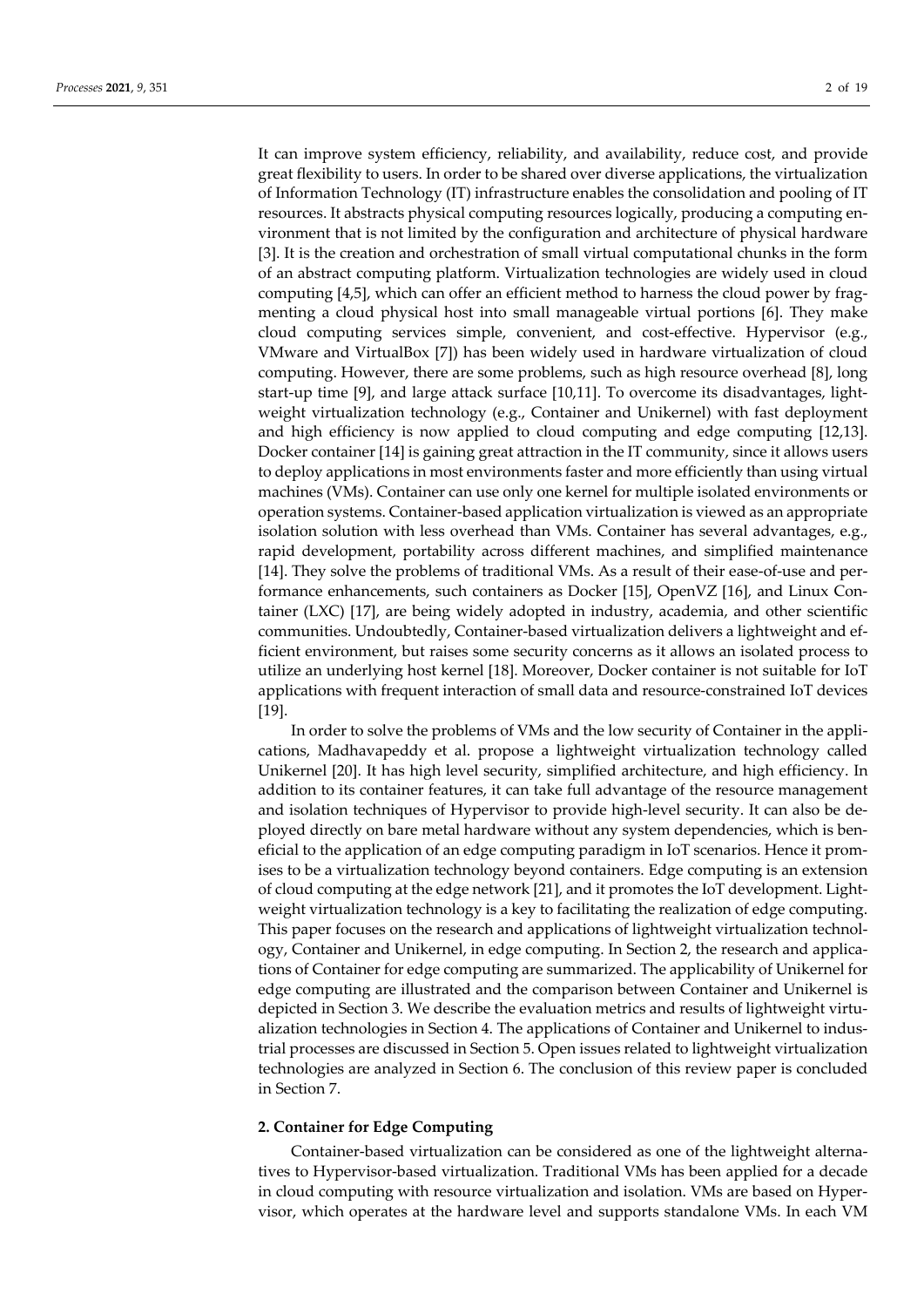instance, a full operating system (OS) is installed on top of the virtualized hardware. Thus, the image files of based on VMs are large and its overhead is non-negligible.

Container avoids the virtualization of hardware and drivers [22]. It implements the virtualization at the OS level. It shares the same OS kernel with the host machine, making it possible to isolate standalone applications that own independent virtual network interfaces, independent process space, and separate file systems. The shared kernel feature allows Container to run a higher density of virtualized instances with small image volume on a single machine. Docker Container is popular and has achieved much more practical use recently, which is a high-level platform. It introduces a container engine, which allows easily one to build, run, manage, and remove containerized applications. It has been widely used for deployment, live migration, orchestration, and isolation of applications in edge computing. A large number of container applications are managed by different orchestration tools and cluster managers such Google Borg, Docker Swarm Manager, and Kubernetes [23]. To realize the resource management of edge nodes with relatively low computing power, Park et al. [24] propose a method of dynamic container layer replacement for a serverless architecture-based Function-as-a-Service, considering a resourcelimited environment on edge nodes. Its experimental results show that it can improve boot-up latency by using their proposed method, and provide faster service than container creation. The boot-up latency of the proposed method is lower than that required to create the container. The smaller the size of the dynamic container, the much lower the boot-up latency. Mendki [25] uses Docker container-based analytics services to process the data locally in edge computing. Their feasibility is verified by setting up a deep learning framework on Raspberry Pi for real-time analysis of surveillance video. Its performance benchmarking shows that its overhead is negligible in terms of central processing unit (CPU) processing compared with the bare metal deployment. Deploying the analytics solution in Docker container can provide ease of service management and orchestration for edge nodes. Anand et al. [26] use Docker container to deploy a practical, edge analytics framework in resources-constrained heterogenous environments. It provides an agnostic logical abstraction layer residing over existing hardware and software layers enabling ease of orchestration. Through the framework and use case, it demonstrates how to employ an edge analytics framework that integrates existing systems agnostically and seamlessly. To solve the problems of live migration for offloading services in mobile edge computing environment, Ma et al. [27] propose an edge computing platform architecture, which uses Docker container to support seamless migration of offloading services. In contrast to the state-of-the-art service handoff method in edge computing, the system yields 80 percent (56 percent) reduction in handoff time under 5 Mbps (20 Mbps) network bandwidth conditions. In edge computing, virtualized resources can support and enhance service provisioning. However, migration of edge-enabled services poses significant challenges in the edge computing environment. Bellavista et al. [28] propose an edge computing platform architecture that supports service migration through Docker Container among heterogeneous edge devices. Their experimental results confirm that proactive migration can significantly minimize the service downtime in the case of layered services, by imposing a very limited overhead on the overall support infrastructure. Other studies [29–31] use Container for live migration in a mobile edge computing environment, which can reduce the service downtime to ensure the quality of services (QoS) for users. In terms of security concerns in edge computing, Maurantonio et al. [32] discuss the security of Container in different application scenarios, e.g., Augmented Reality, Smart Home, Smart Cities, E-health, and smart factories. Container can leverage the flexibility given by the additional layers between application images and hardware to provide seamless patching, and ease the need for updates. It is less vulnerable to be attacked than Real Time Operating System (RTOS). Soltesz et al. [33] provide insights into resource, security and isolation for avoiding crosstalk unwanted snooping and fault propagation between containerized systems, although container usage for provisioning security isolation may not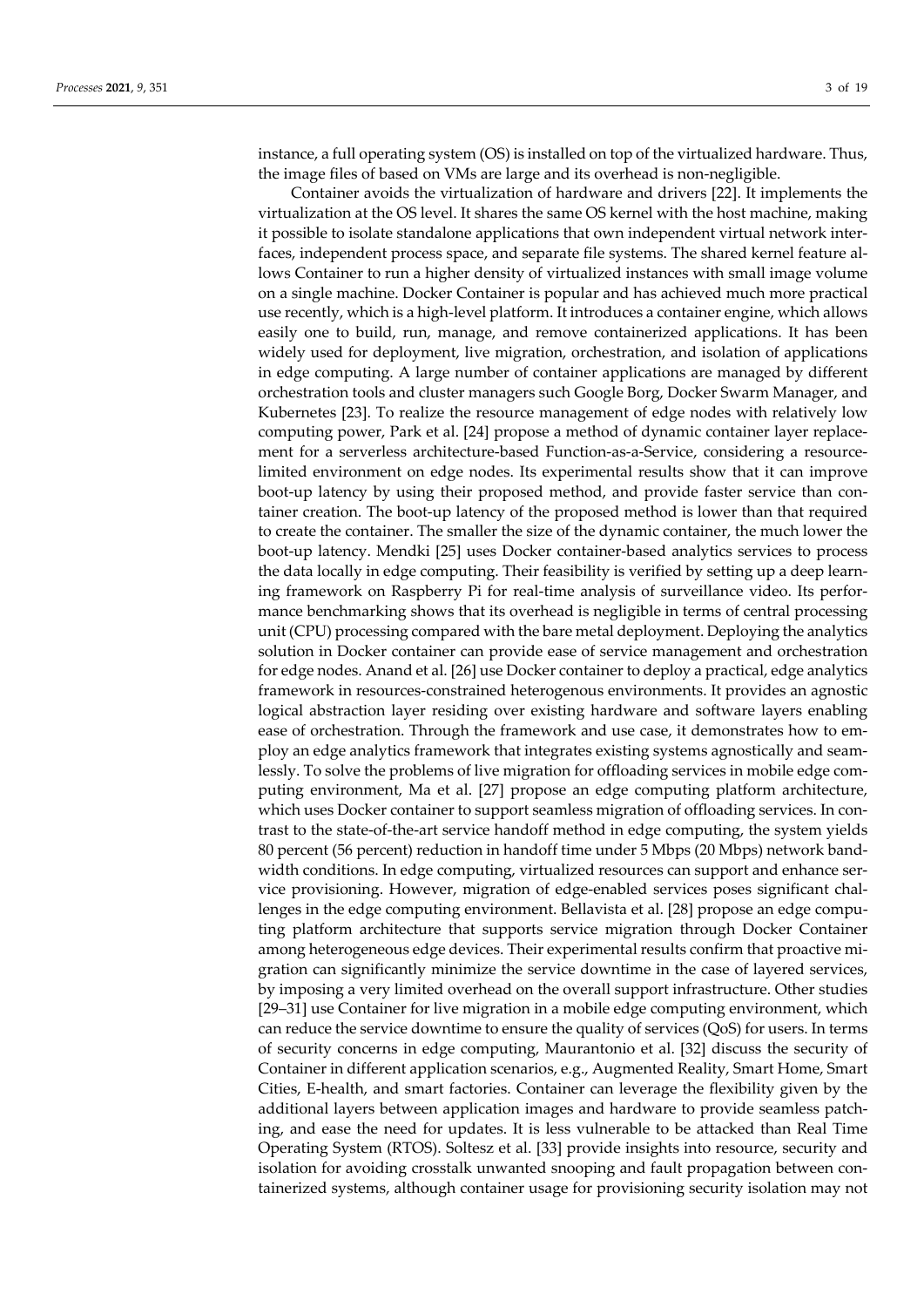| Reference                 | Migration  | Orchestration | Security<br>Isolation | <b>Summary of Findings</b>                                     |
|---------------------------|------------|---------------|-----------------------|----------------------------------------------------------------|
|                           |            |               |                       | $\circled{1}$<br>Realizing the resource management of edge     |
|                           |            |               |                       | nodes;                                                         |
|                           |            |               |                       | $\circled{2}$<br>Performing dynamic container layer re-        |
| Park et al., 2019 [24]    |            | V             |                       | placement;                                                     |
|                           |            |               |                       | $\circled{3}$<br>Improving boot-up latency;                    |
|                           |            |               |                       | Providing faster services than container cre-<br>$\circled{4}$ |
|                           |            |               |                       | ation.                                                         |
|                           |            |               |                       | $\bigcirc$<br>Providing analytics services based on            |
|                           |            |               |                       | Docker in edge computing;                                      |
| Mendiki, 2019 [25]        |            | V             |                       | Verifying a deep learning framework on<br>$\circled{2}$        |
|                           |            |               |                       |                                                                |
|                           |            |               |                       | Raspberry Pi;                                                  |
|                           |            |               |                       | Docker' overhead being negligible.<br>$\circled{3}$            |
|                           |            |               |                       | $\circled{1}$<br>Deploying an edge analytics based on          |
| Anand et al., 2017 [26]   |            | V             |                       | Docker;                                                        |
|                           |            |               |                       | $\circled{2}$<br>Easing the services orchestration             |
|                           |            |               |                       | $\odot$<br>Proposing an edge computing platform                |
| Ma et al., 2019 [27]      | V          |               |                       | based on Docker to support seamless migration of               |
|                           |            |               |                       | services;                                                      |
|                           |            |               |                       | $^{\circledR}$<br>Reducing handoff time.                       |
|                           |            |               |                       | $\bigcirc$<br>Proposing an edge computing platform             |
| Bellavista et al., 2019   | V          |               |                       | based on Docker for proactive migration;                       |
| $[28]$                    |            |               |                       | $\circled{2}$<br>Reducing the service downtime.                |
| Elgazar and Harras,       |            |               |                       |                                                                |
| 2019 [29]; Maheshwari     |            |               |                       | $\circled{1}$<br>Being suitable for live migration in mobile   |
| et al., 2018 [30]; Du-    | V          |               |                       | edge computing;                                                |
| pont et al., 2017 [31]    |            |               |                       | $^{\circledR}$<br>Reducing service downtime.                   |
|                           |            |               |                       | $\bigcirc$<br>Comparing the security among Container,          |
|                           |            |               | √                     | Unikernel, and RTOS;                                           |
| Caprolu et al., 2019 [32] |            |               |                       | $\circled{2}$<br>Being less vulnerable to security attacks     |
|                           |            |               |                       | than RTOS                                                      |
|                           |            |               |                       | $\textcircled{\scriptsize{1}}$                                 |
| Soltesz et al., 2007 [33] |            |               | V                     | Achieving security and isolation between                       |
|                           |            |               |                       | containerized systems                                          |
| Bernstein, 2014 [34]      |            |               |                       | $\circled{1}$<br>Comparing security between Container and      |
|                           | $\sqrt{ }$ |               |                       | VMs;                                                           |
|                           |            |               |                       | $\circled{2}$<br>Presenting a cluster manager for Docker       |
|                           |            |               |                       | Container.                                                     |
| Combe et al.,             |            |               | V                     | Being more flexible than VMs;<br>$\circled{1}$                 |
| 2016 [35]                 |            |               |                       | $\circled{2}$<br>Being vulnerable to security attacks.         |

**Table 1.** Studies of Container for different functions.

seem favorable [34,35]. Table 1 summarizes the studies of Container for different functions.

According to [27] and [28], resources, e.g., computing, storage, and networking ones, can be virtualized by Container without regard to their heterogeneousness. Container is running on OS and their images occupy some memory, and edge devices in IoT edge computing have no OS, and are resource-constrained. They are suitable for edge computing but not for IoT edge computing. Container can be utilized for image deployment, resource management, and orchestration services, which only imposes little time to the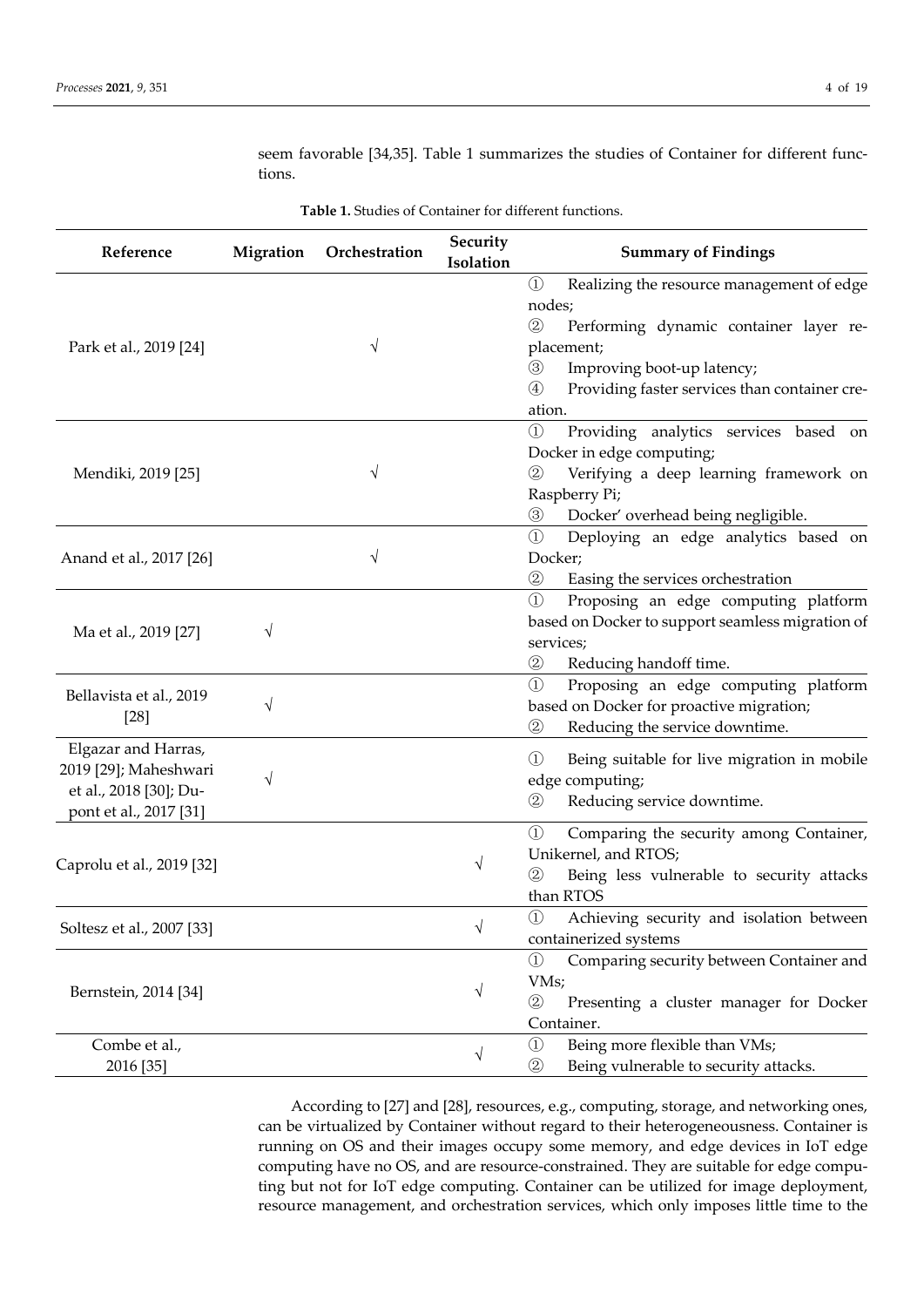systems. In addition, Container directly shares the kernel with their host machines. They occupy fewer resources and have lower virtualization overhead than VMs. Container-virtualization technologies used in edge nodes with relatively rich resources produces an almost negligible impact for edge computing systems' overhead. In terms of security isolation, Container is able to protect Container-specific information from unwanted leakage to some extent. However, Container-based applications share the same system core, which challenges system security.

In addition, Container has been applied in edge computing platforms. Next, we present a review of the work concerning the combination of an edge computing platform and Container. ParaDrop is a research project in Wisconsin Wireless and NetworkinG Systems (WiNGS) laboratory at the University of Wisconsin-Madison (Madison, WI, USA) [36]. It is suitable for IoT applications and uses Container (Docker) to isolate the operating environment of different applications. A single edge server can run multiple tenant applications. All applications on the gateway are deployed and revoked by a cloud server. EdgeX Foundry is founded by the Linux Foundation to create an interoperable, plug and play, and modular IoT edge computing ecosystem. It is a standardized microservice framework focusing on IoT applications, and its design meets the independence of hardware and OS. All microservice applications in EdgeX Foundry can run in various operating systems in the form of Container [37]. FocusStack [38] is developed to support the deployment of complex applications to IoT devices. Container on edge devices supports its OpenStack services, including virtual network access and application-based granularity configuration. CloudPath [39] is an edge computing system to support the on-demand allocation and dynamic deployment of a multi-level architecture. Its PathExecute module has a container architecture and supports lightweight application functions. AirBox is a secure, lightweight system with scalable edge functions. Its edge functions are deployed through system-level containers [40]. Central office Re-architected as a Datacenter (CORD) is an open-source project for network operators. It can reconstruct the existing network edge integration implementation by using a software-defined-network (SDN), network function virtualization (NFV), and cloud computing technology. OpenStack in CORD is used to manage computing and storage resources, create and configure VMs, and provide an Infrastructure-as-a-Service (IaaS) function. Docker as a Container engine uses Container technology to instantiate services provided to users [41]. AKraino Edge Stack is an opensource project for high-performance edge services, and provides an overall solution for edge infrastructure. It includes an application, middle, and infrastructure layers. The application layer is dedicated to creating an ecosystem of virtual network function (VNF) to promote the development of edge applications [42]. Azure IoT Edge is a fully hosted service built on the Azure IoT center launched by Microsoft. Its IoT Edge modules run as Docker, which can deploy Azure services, third-party services or custom code to IoT Edge nodes, which are locally executed at the nodes [43]. OpenEdge [44] is an open-source edge computing system developed by Baidu. It adopts modular and containerized design. KubeEdge [45] is an open-source edge computing system that relies on container arrangement and scheduling capabilities based on kubernetes to achieve cloud-edge collaboration.

After introducing the existing virtualization techniques of these edge computing systems, we can conclude that Container, especially Docker, are widely used in edge computing systems due to their rapid deployment and resource management services. Yet some edge computing systems adopt the virtualization mode of combining VMs and Container to manage the hardware resources and application services. Table 2 shows the illustration of virtualization technologies used in an edge computing system.

**Table 2.** Illustration of Container used in edge computing platforms.

| <b>Platform</b> | <b>Virtualization Technique</b> | <b>Application Scenarios</b> |
|-----------------|---------------------------------|------------------------------|
| ParaDrop [36]   | Container                       | IоT                          |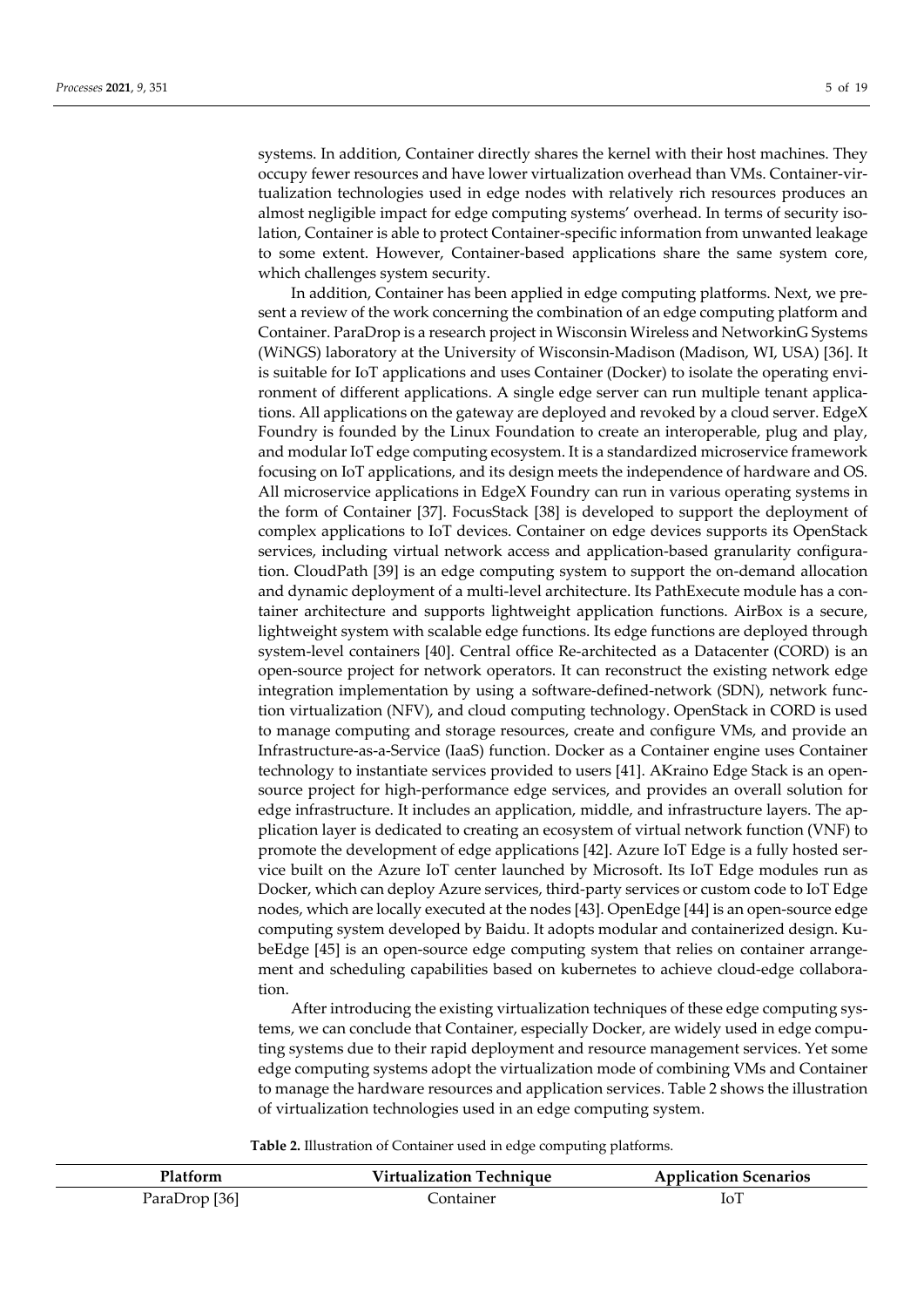| EdgeX Foundry [37]      | Container        | IoT        |
|-------------------------|------------------|------------|
| FocusStack [38]         | Container        | IoT        |
| CloudPath [39]          | Container        | Mobile     |
| AirBox $[40]$           | Container        | <b>IoT</b> |
| <b>CORD</b> [41]        | VM and Container | No Limit   |
| AKraino Edge Stack [42] | VM and Container | No Limit   |
| Azure IoT Edge [43]     | Container        | No Limit   |
| OpenEdge [44]           | Container        | No Limit   |
| KubeEdge [45]           | Container        | No Limit   |

Container can be utilized in edge nodes with relatively sufficient resources, e.g., edge servers. It is not suitable for edge nodes without OS and enough resources, especially for edge devices in IoT edge computing environment. In addition, security is another vulnerability of Container. We demand other lightweight virtualization technologies for edge computing. Unikernel to be discussed next, stands out as such lightweight virtualization technology.

# **3. Unikernel for Edge Computing**

Unikernel [46] is a single-purpose appliance that is specialized at compile time into standalone kernel and sealed against modification after deployment. Additionally, it provides increased security through a reduced attack surface and better performance by reducing unnecessary components from the applications. It was designed initially for cloud computing, but its small footprint and flexibility make it suitable for edge computing, especially upcoming IoT edge computing. The attack surface of Unikernel is strictly confined to the application embedded within. It does not include a uniform operating system layer, and everything is directly compiled into the application layer. Therefore, each Unikernel may have a different set of vulnerabilities, which implies that an attacker that can penetrate one may not threaten to others. In addition, Unikernel is principally designed to be stateless. Therefore, edge intelligent algorithms (e.g., compression, encryption, and NFV) can be executed easily with it.

There are many research projects about Unikernel, mainly including MirageOS Unikernel [47], IncludeOS [48], OSv Unikernel [49], ClickOS [50], and others [51–57]. Table 3 summarizes their characteristics, in terms of programming languages, supporting platforms, characteristics, and application scenarios.

| Unikernel         | <b>Programming Lan-</b><br>guages | <b>Supporting Platforms</b>      | <b>Characteristics</b>                                                                                               | <b>Application Scenarios</b>       |
|-------------------|-----------------------------------|----------------------------------|----------------------------------------------------------------------------------------------------------------------|------------------------------------|
| MirageOS [47]     | OCaml                             | Xen,<br>FreeBSD,<br><b>POSIX</b> | Supporting secure and<br>high performance net-<br>work services                                                      | Cloud computing,<br>edge computing |
| <b>HalVM</b> [51] | Haskell                           | Xen                              | Implementing ad-<br>vanced lightweight VM<br>on Xen by developers                                                    | Cloud computing,<br>edge computing |
| <b>LING</b> [52]  | Erlang                            | <b>Xen</b>                       | Supporting for concur-<br>rency, distribution, and<br>fault tolerance;<br>High security and<br>avoiding most attacks | Cloud computing                    |
| Clive [53]        | Go                                | Xen, KVM                         | Being designed for dis-<br>tributed and cloud                                                                        | Cloud computing,<br>edge computing |

**Table 3.** Summary of different Unikernel based products.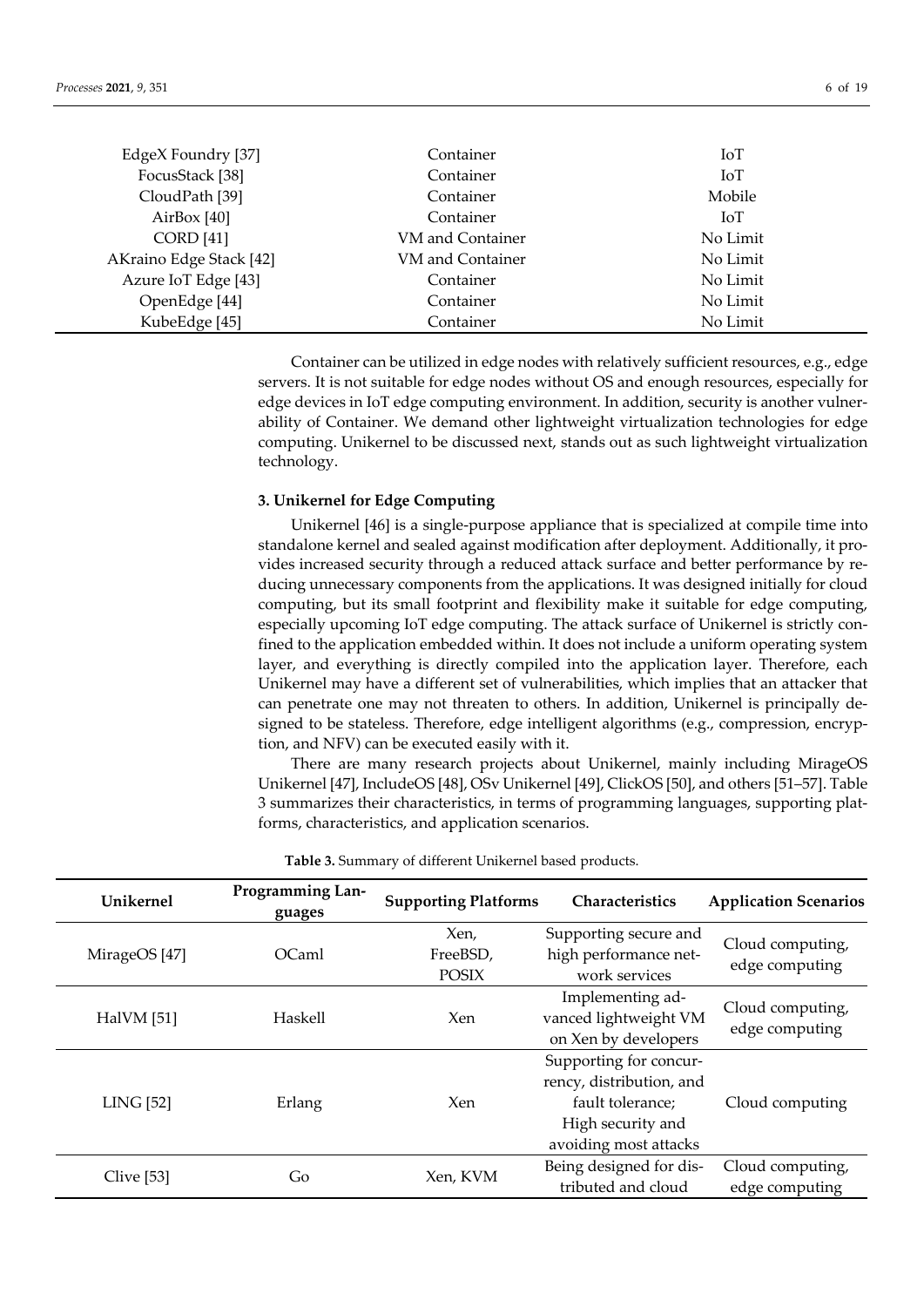|                            |                                               |                     | computing environ-<br>ments.                     |                                    |  |
|----------------------------|-----------------------------------------------|---------------------|--------------------------------------------------|------------------------------------|--|
|                            |                                               |                     |                                                  |                                    |  |
|                            |                                               |                     | Building a multifunc-<br>tional and high perfor- | Network function                   |  |
| ClickOS <sup>[50]</sup>    | $C++$                                         | Xen                 | mance software mid-                              | virtualization                     |  |
|                            |                                               |                     | dleware platform                                 |                                    |  |
|                            |                                               |                     |                                                  |                                    |  |
| IncludeOS [48]             | $C++$                                         | KVM/VirtualBox      | Supporting for full vir-<br>tualization          | Cloud computing,<br>edge computing |  |
|                            |                                               |                     | Combining picoprocess                            |                                    |  |
|                            |                                               |                     | and library operating                            |                                    |  |
|                            |                                               | Windows" picopro-   | system to improve the                            | Desktop applications               |  |
| Drawbridge [54]            | $\mathsf{C}$                                  | cess"               | performance of appli-                            | on Windows                         |  |
|                            |                                               |                     | cations and isolation                            |                                    |  |
|                            |                                               |                     | security.                                        |                                    |  |
|                            |                                               |                     | Realizing the manage-                            |                                    |  |
|                            |                                               |                     | ment of low-level CPU                            |                                    |  |
|                            | Javascript                                    |                     | and memory;                                      |                                    |  |
| Runtime.js [55]            |                                               | Xen, KVM            | Running JavaScript us-                           | Cloud computing                    |  |
|                            |                                               |                     | ing an embedded V8                               |                                    |  |
|                            |                                               |                     | engine.                                          |                                    |  |
|                            |                                               |                     | Supporting a variety of                          |                                    |  |
|                            |                                               |                     | programming lan-                                 |                                    |  |
|                            | Java, C, C++, Node.js                         | Xen, KVM,           | guage;                                           |                                    |  |
| OSv [49]                   |                                               | VMware,             | Being compatible with                            | Cloud computing,                   |  |
|                            |                                               | VirtualBox          | existing Java programs;                          | edge computing                     |  |
|                            |                                               |                     | Being supported by                               |                                    |  |
|                            |                                               |                     | multiple hypervisors.                            |                                    |  |
|                            |                                               |                     | Supporting from bare                             |                                    |  |
| Rumprun [56]               | C, C++, Erlang, Go,<br>Java, Javascript, PHP, |                     | metal ARM hardware                               |                                    |  |
|                            |                                               | Xen, KVM            | to hypervisor;                                   | Cloud computing,                   |  |
|                            |                                               | , bare metal        | Supporting applica-                              | edge computing                     |  |
|                            | Bsash, Pythons                                |                     | tions written in various                         |                                    |  |
|                            |                                               |                     | languages.                                       |                                    |  |
|                            |                                               |                     | Supporting to expand                             |                                    |  |
| HermitCore <sup>[57]</sup> |                                               |                     | into multi-core proces-                          |                                    |  |
|                            | C, C ++, Fortran, Go                          | Xen, KVM,<br>x86_64 | sor VM system;                                   | Cloud computing                    |  |
|                            |                                               |                     | Supporting limit scale                           |                                    |  |
|                            |                                               |                     | computing                                        |                                    |  |

Due to its small image file size and high security, Unikernel has been under active research and development since its inception in 2013, especially for edge computing. Expending it from cloud computing to edge computing, researchers focus on the issues related to migration, orchestration, network, and isolation for edge computing. To enable service migration in mobile edge environment, Ramirez et al. [58] develop a practical framework for service management in vehicular networks. Docker and Unikernel are used as the migration techniques for the migration of a Network Memory Server. Experimental results show that the average migration time with Unikernel is less than one with Docker, and Unikernel can support new applications and services in highly mobile environment. To provide reliable network storage in highly mobile environments, Ezenwigbo et al. [59] explore how services can be migrated as users travel around. They use migration techniques, e.g., Docker and Unikernl, to implement the migration of a simple Network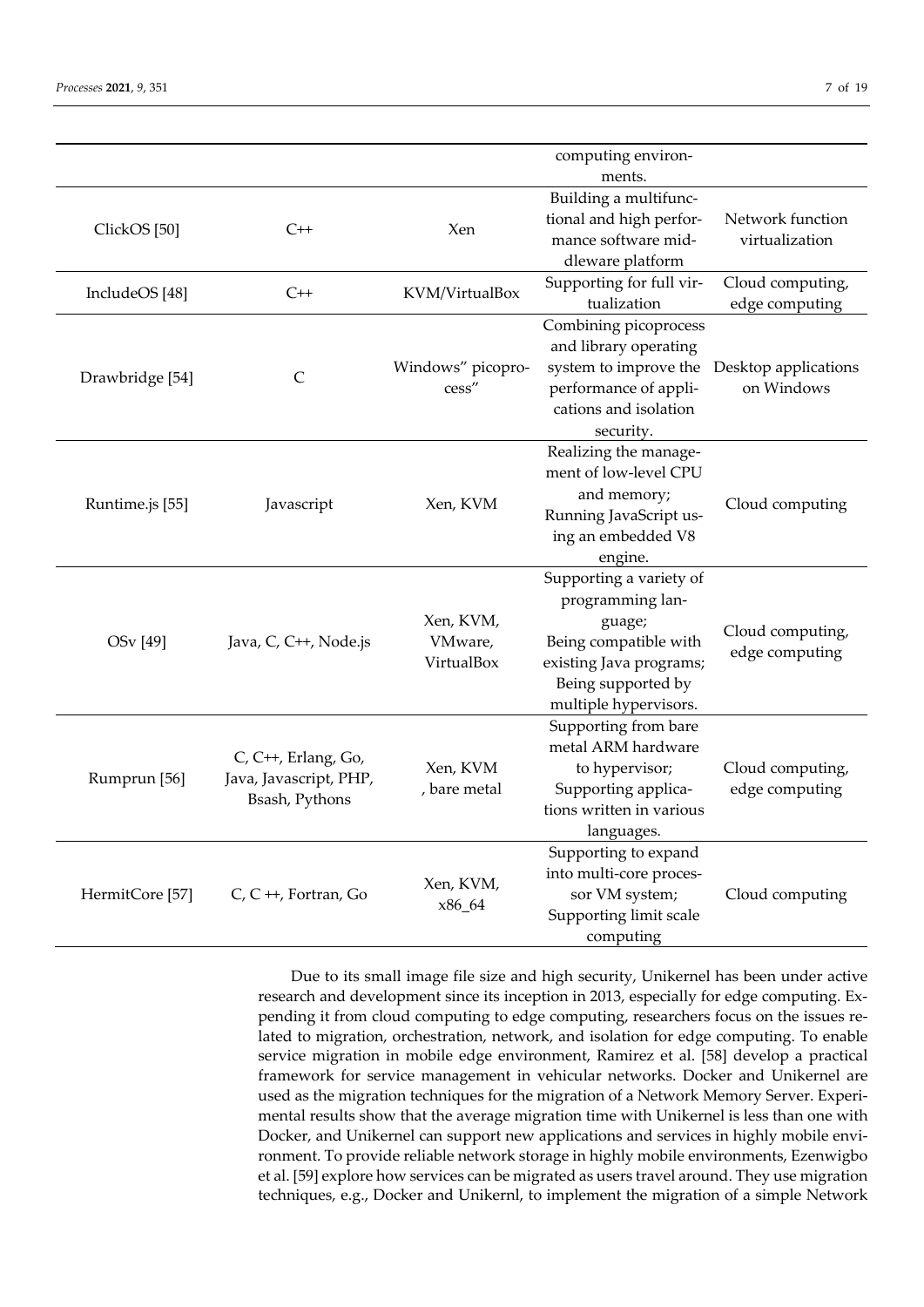Memory Server. Their results show that the migration time based on Unikernel is less than other virtualization technologies in proactive and reactive service migration scenarios.

In [60], a fog-enabled cellular vehicle-to-everything architecture is proposed, which provides resources at core, edge and vehicle layers. This architecture enables the connection of VMs, Container and Unikernel to form an Application-as-a-Service function chain, which can efficiently manage and orchestrate all the underlying physical resources. In a cellular Vehicle-to-everything (C-V2X) use case, the live migration and scaling functionalities are evaluated, and the experimental results demonstrate that the proposed scheme maximizes the accepted requests, without violating the applications' service level agreement. To support the composition and deployment of machine learning-based data analytics in IoT devices, Zhao et al. [61] design a Zoo system to address these challenges. MirageOS, a Unikernel technology, is utilized for the model deployment. Deploying Unikernel is proved to be of low memory footprint, and thus quite suitable for resourceconstrained IoT devices.

An orchestration framework is proposed to enable edge-cloud collaborative computing for road context assessment [62]. Mirage OS Unikernel is utilized for developing this orchestration platform due to its multiple advantages in terms of isolation, memory footprint and fine-grained function encapsulation. Experimental results illustrate the Unikernel's boot time is substantially lower than Amazon Firecracker microVM's. In addition, it is suitable for processing a small amount of information. To efficiently exploit the resources of constrained edge devices through fine-grained computation offloading, Fine-Grained edge offloading with Unikernels (FADES) is proposed [63]. It takes advantage of MirageOS Unikernel to isolate and embed application logic in concise Xen-bootable images. Its performance is evaluated under various hardware and network conditions. The results show that FADES can effectively strike a balance between running complex applications in the cloud and simple operations at the edge.

Valsamas et al. [64] propose an elastic content distribution platform, which serves the Internet content using tiny Unikernel-based VMs. It provides a dynamic deployment service at the edge. It is demonstrated that the proposed platform is valid. Virtualization technologies are widely used in NFV. In [65], VMs, Container and Unikernel are utilized to deploy virtualized network functions at the network edge. Their performances are evaluated by deploying two services, i.e., Apache and Redis with them. Experimental results show that Unikernel has a small image size and very small memory consumption. Moreover, Unikernel can eliminate the overhead of context switching, applications with high context switching between user and kernel mode can outperform than other two. Filipe et al. [66] also compare the use of two virtualization technologies, e.g., Container and Unikernel, for virtual network function (VNF) instantiation in edge computing. They develop a failure detection and recovery mechanism to ensure VNF reliability. The experimental results show that the mechanism can ensure near zero downtime. In a resourcescarce isolated environment, multiple virtualization techniques including VMs, Container, Unikernel, and kata-containers are explored to deploy network functions [67]. The performance of NFV virtualization by deploying web services is analyzed. Experimental results show that Unikernel is secure, lightweight and is suitable for running applications requiring many interactions among various smart devices or smart objects. Table 4 summarizes the studies of Unikernel for different functions.

# **Table 4.** Studies of Unikernel for different functions.

| Reference                 |  | Security<br>Migration Orchestration Network Isolation | <b>Summary of Findings</b>                                                   |
|---------------------------|--|-------------------------------------------------------|------------------------------------------------------------------------------|
| Ramirez et al., 2020 [58] |  |                                                       | Enabling service migration by using<br>Unikernel in mobile edge environment; |
|                           |  | (2)                                                   | Comparing the average migration<br>time between Docker and Unikernel;        |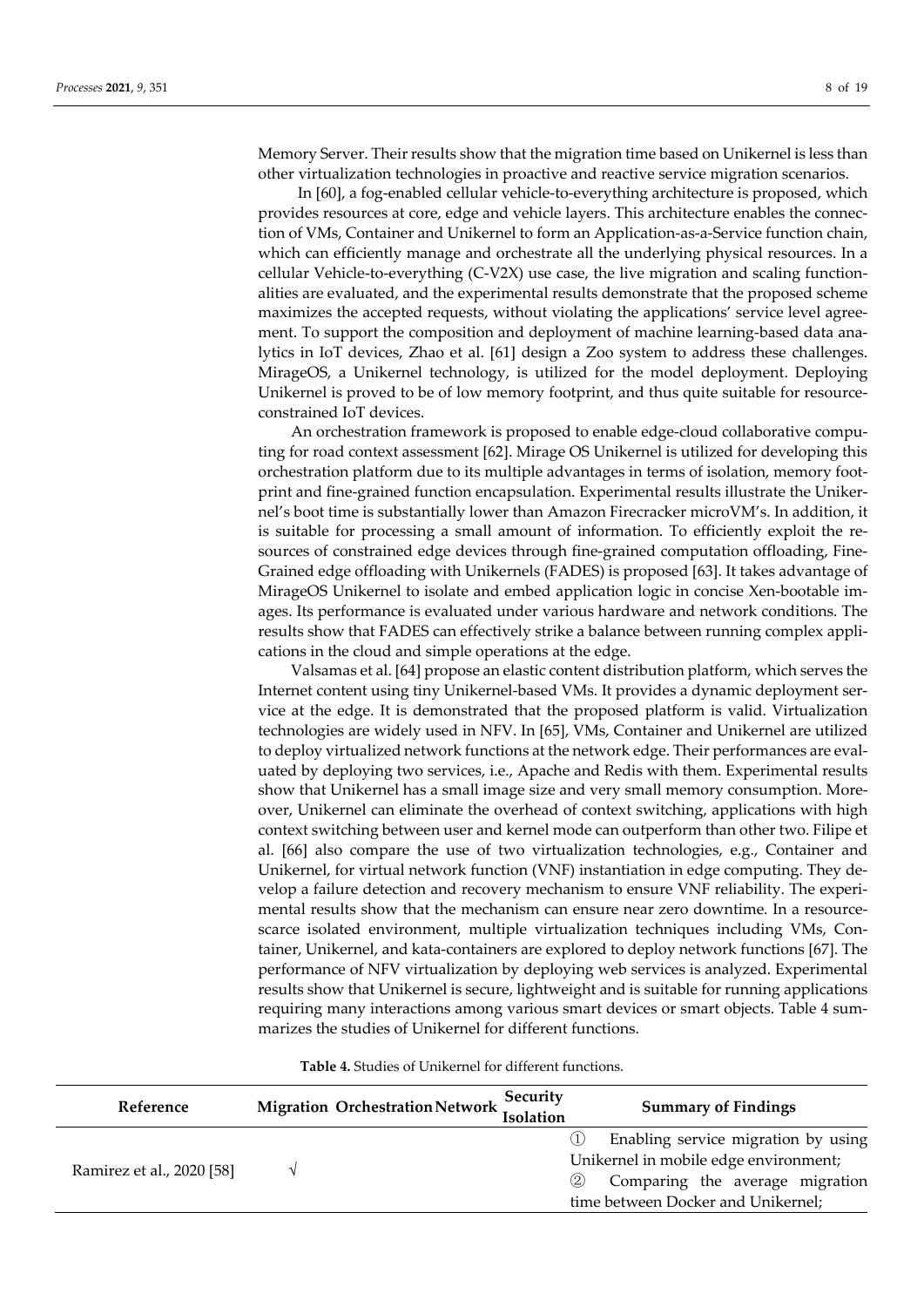| Ezenwigbo et al., 2020 [59]           | V         |   |   |           | $\circled{1}$<br>Using Docker and Unikernel to im-<br>plement the migration;<br>Requiring less migration time based<br>$\left( 2\right)$<br>on Unikernel than other virtualization tech-<br>nologies.            |
|---------------------------------------|-----------|---|---|-----------|------------------------------------------------------------------------------------------------------------------------------------------------------------------------------------------------------------------|
| Sarrigiannis et al., 2020 [60]        | $\sqrt{}$ | V |   |           | Proposing a fog-enabled cellular vehi-<br>$\circled{1}$<br>cle-to-everything architecture;<br>Using Unikernel to efficiently manage<br>$\circled{2}$<br>and orchestrate all the physical resources.              |
| Zhao et al., 2018 [61]                | V         |   |   |           | Designing a Zoo system to implement<br>$\textcircled{\scriptsize{1}}$<br>the deployment of machine learning-based<br>data analytics;<br>Using MigrageOS for model deploy-<br>$\circled{2}$<br>ment               |
| Cozzolino et al., 2020 [62]           |           | V |   | $\sqrt{}$ | $\circled{1}$<br>Using MigrageOS for services orches-<br>tration;                                                                                                                                                |
| Cozzolino et al., 2017 [63]           |           |   |   | $\sqrt{}$ | $\circled{1}$<br>Proposing FADES for computation of-<br>floading;<br>Using MirageOS to isolate images.<br>$^{\rm (2)}$                                                                                           |
| Valsams et al., 2018 [64]             |           |   |   |           | Proposing an elastic content distribu-<br>$\textcircled{\scriptsize{1}}$<br>tion platform;<br>$\circled{2}$<br>Using Unikernel-based VMs to serve<br>Internet content.                                           |
| Behravesh et al., 2019 [65]           |           |   | V |           | Utilizing Unikernel to deploy virtual-<br>$\circled{1}$<br>ized network functions;<br>Using it to eliminate the overhead of<br>$\circled{2}$<br>context switching.                                               |
| Filipe et al., 2019 [66]              |           |   | V |           | Comparing the performance of VNF<br>$\circled{1}$<br>between Container and Unikernel;<br>$^{\circledR}$<br>Developing a failure detection and re-<br>covery mechanism.                                           |
| Aggarwal and Thangaraju,<br>2020 [67] |           |   | V |           | Comparing the performance of NFV<br>$^{\circledR}$<br>among VMs, Container, and Unikernel.<br>Concluding that Unikernel is suitable<br>(2)<br>for running applications demanding inter-<br>action among devices. |
| Caprolu et al., 2019 [32]             |           |   |   | $\sqrt{}$ | Comparing the security among Con-<br>$\circled{1}$<br>tainer, Unikernel, and RTOS;<br>Concluding that Unikernel has the<br>(2)<br>high-level security.                                                           |

According to the above analysis and discussion, we conclude that Unikernel has a smaller image size and very small memory consumption. It can be used for the migration in a mobile edge computing environment, especially Vehicular Networks. It can quickly respond to user requests. Since its image size is small, it can run on the edge devices with highly limited resources. It can also reduce the attack surface that can help guarantee code integrity and ease of updates, and keep high security isolation. Its OS overhead is negligible, and it is suitable for running applications with high context switching, processing a small amount of information.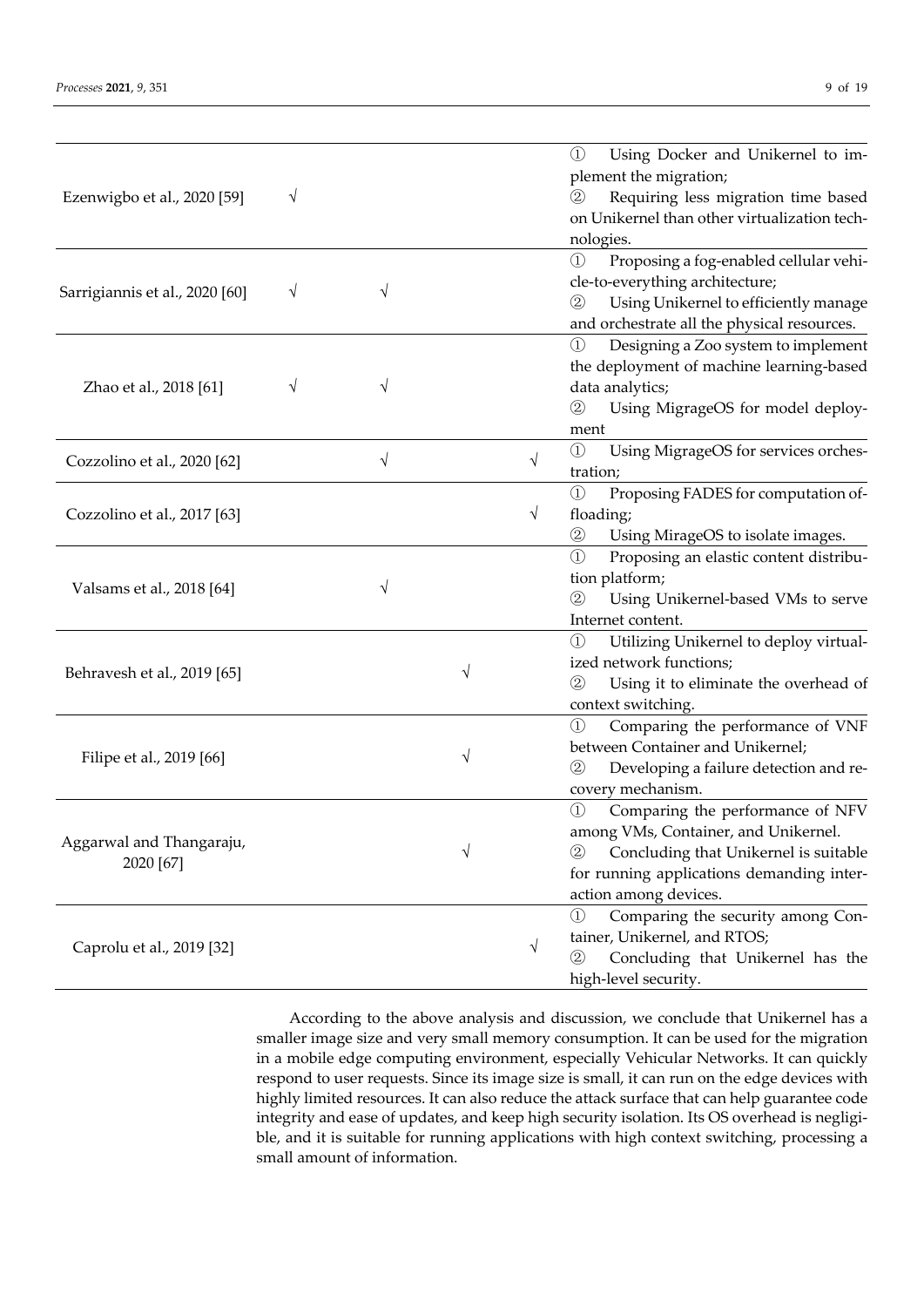VMs, Container and Unikernel virtualization technologies, are expected to co-exist for cloud computing, edge computing and IoT edge computing. We can choose an appropriate virtualization technology to meet different requirements. The three virtualization architectures are shown in Figure 1. Table 5 summarizes their main characteristics the comparison among VMs, Container and Unikernel.



**Figure 1.** Virtualization Architectures: (**a**) Virtual machines; (**b**) Container; an (**c**) Unikernel.

|                               | <b>Virtual Machine</b><br><b>KVM</b><br><b>QEMU</b><br>$\bullet$ | Container<br>Docker<br>Open VZ<br>$\bullet$<br><b>LXC</b> | Unikernel<br><b>MirageOS</b><br><b>IncludeOS</b><br>٠<br>ClickOS<br>OSv |
|-------------------------------|------------------------------------------------------------------|-----------------------------------------------------------|-------------------------------------------------------------------------|
| <b>Instantiation Time</b>     | $\approx$ 5/10 s                                                 | $~800/100 \text{ ms}$                                     | $\sim$ 50 ms                                                            |
| <b>Start-Up Time</b>          | Slow                                                             | Medium                                                    | Fast                                                                    |
| <b>Image Size</b>             | $\sim$ 1000 MBs                                                  | $\sim 50$ MBs                                             | $\sim$ 5 MBs                                                            |
| <b>Memory Footprint</b>       | $~100$ MBs                                                       | $\sim$ 5 MBs                                              | $\sim$ 8 MBs                                                            |
| <b>Programming Language</b>   | No                                                               | No                                                        | Yes                                                                     |
| <b>Hardware Portability</b>   | High                                                             | High                                                      | Medium                                                                  |
| Security                      | High                                                             | Medium                                                    | High                                                                    |
| <b>Live Migration Support</b> | Yes                                                              | Yes                                                       | Requires manual implemen-<br>tation                                     |
| <b>Application Scenario</b>   | Cloud computing                                                  | Cloud computing,                                          | Cloud computing, Edge com-                                              |
|                               |                                                                  | Edge computing                                            | puting, IoT edge computing                                              |
| Multitenancy                  | Yes                                                              | Yes                                                       | Yes                                                                     |

**Table 5.** Comparison among VM, Container and Unikernel.

# **4. Evaluation for Lightweight Virtualization Technologies**

A number of metrics can be used to evaluate the performance of Lightweight Virtualization technologies, e.g., CPU performance, memory performance, Disk Input/Output (I/O) performance, and Network I/O performance.

Watada et al. [68] present a performance comparison between Container and Unikernel. They use some standard benchmarks called Sysbench (CPU performance); Iperf (for checking network bandwidth) and STREAM (measuring sustained bandwidth of entire cache hierarchy). Their experimental evaluation is done by using HP-Blade server with 64-bit Ubuntu 16:04. They choose tiny OSv and Rumprun VMs on top of Xen and kvm as unikernels. The CPU performance for lightweight virtualization technologies (e.g., Docker, LXC/LXD, OSv, and Rumprun) are tested by Sysbench. Their experimental results show that CPU performance of Docker is near that of the native system for a single instance, but performance significantly drops down for multiple instances. OSv and Rumprun reveal the worse performance than other containers. Their network performances are evaluated by iperf. They have tested them via two instances (one acting as server and the others as client). Their experimental results show Docker container and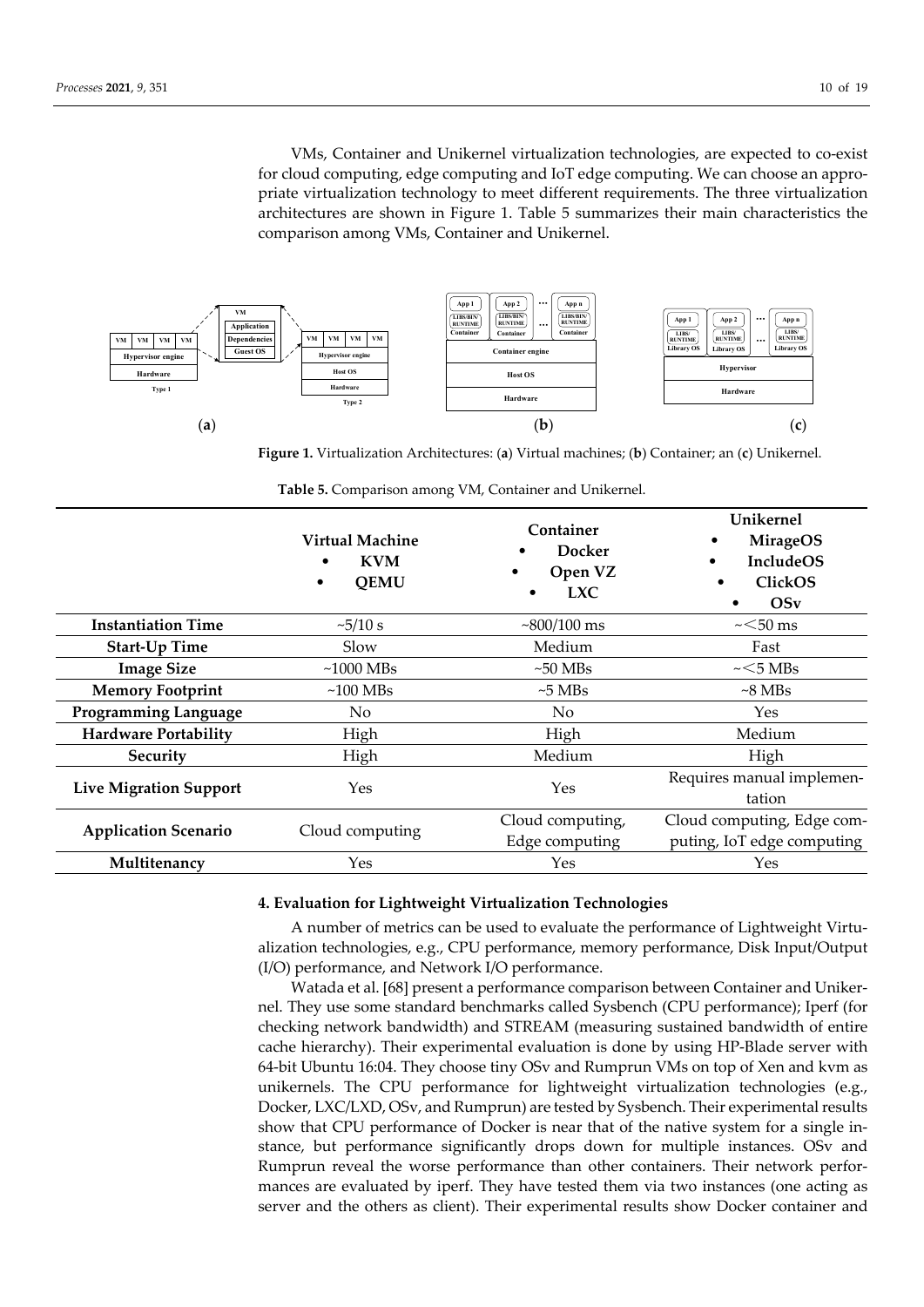OSv are promising. In terms of memory performance, Rumprun offers the better performance than others. In [65], the performance of Container and Unikernel are also evaluated, including image size, memory utilization, CPU utilization, the time serving each request, and transfer rate. Experimental verification is done by using Intel Next Unit of Computing (NUC) device equipped with a Kingston SODIMM DDR4 RAM with 16 GB capacity and Intel(R) Core (TM) i7-7567U CPU with 3.5 GHz clock rate. Ubuntu 18.04.1 LTS is utilized as the host OS (64-bit Ubuntu 16:04) for all the platforms. Docker container engine (version18.06.1-ce) is installed for running containers on the system. The experiment has two instances, i.e., Apache Hyper Text Transport Protocols (HTTP) server and Redis. Experimental results [65] show the image size of Rumprun unikenels for both services are significantly lower than Docker container. This is because unikernels only contain the dependencies required to run the application. Additionally, the memory usage of containers is much less than Rumprun unikernels. The main reason is that containers can have the efficient and dynamic usage of memory. However, Rumprun unikernels have the fixed size memory allocation. In the idle mode, the CPU utilization of the services based on Container and Unikernel is very low. It increases drastically, when more and more service requests arrive and the corresponding services are performed. This is especially true for Rumprun unikernels aas caused by their poor process management. By evaluating the transfer rate of the service, Rumprun performs poorly and has a lower transfer rate than containers.

In another study [67], the performances of Container and Unikernel are evaluated in terms of the image size, boot time, memory utilization and CPU utilization. Its system comprises of a Xen server with DDR4 4 GB RAM and 10 GB storage capacity. Ubuntu 18.04 LTS is used as the host OS for all platforms. Unikernel uses QEMU, and Docker engine (version 18.09.5) is installed for running docker containers. The Apache Benchmarking tool is installed on the host operating system to send requests and analyze their performances. The experimental results and findings of [67] are similar to those of [65].

In summary, Container has satisfactory performances in almost all aspects on servers with rich resources. It provides near real-time and good resource utilization, and its overheads are negligible. Its image size is bigger than Unikernel's, and it is not free from an issue regarding isolation and security. From the perspective of its maturity and performance evaluation, Container is highly suitable for edge servers with sufficient resources in edge computing. Unikernel offers promising features such as significantly reduced memory footprint, fast booting, high-level security, efficient resource utilization, and many more. Unikernel offers important advantages for those cases with many IoT devices and especially fit to IoT edge computing whose nodes have highly limited processing power and storage facilities. It is not suitable for processing the services with large volumes of data. However, to achieve the desired technical maturity, much work remains to be done, including microprocessor stability, process management, and persistent storage.

#### **5. Applications to Industrial Processes**

With the development of artificial intelligence, IoT, digital twin [69], and parallel intelligence [70], the manufacturing industry is moving towards the goal of smart manufacturing. A number of edge computing frameworks or applications based on virtualization technologies are deployed to different industrial processes, e.g., semiconductor manufacturing [71], robotic assistance for emergency management [72], explosion prevention in mining industry [73], maintenance management [74,75], Fabric defect detection for textile production [76], oil and gas production [26,77], spectroscopic inspection for olive [78], and Augmented Reality for shipbuilding [79]. In this section, we focus on illustrating equipment fault diagnosis and computation of scheduling tasks. Additionally, we depict the reasons for adopting a specific lightweight virtualization technology for this application.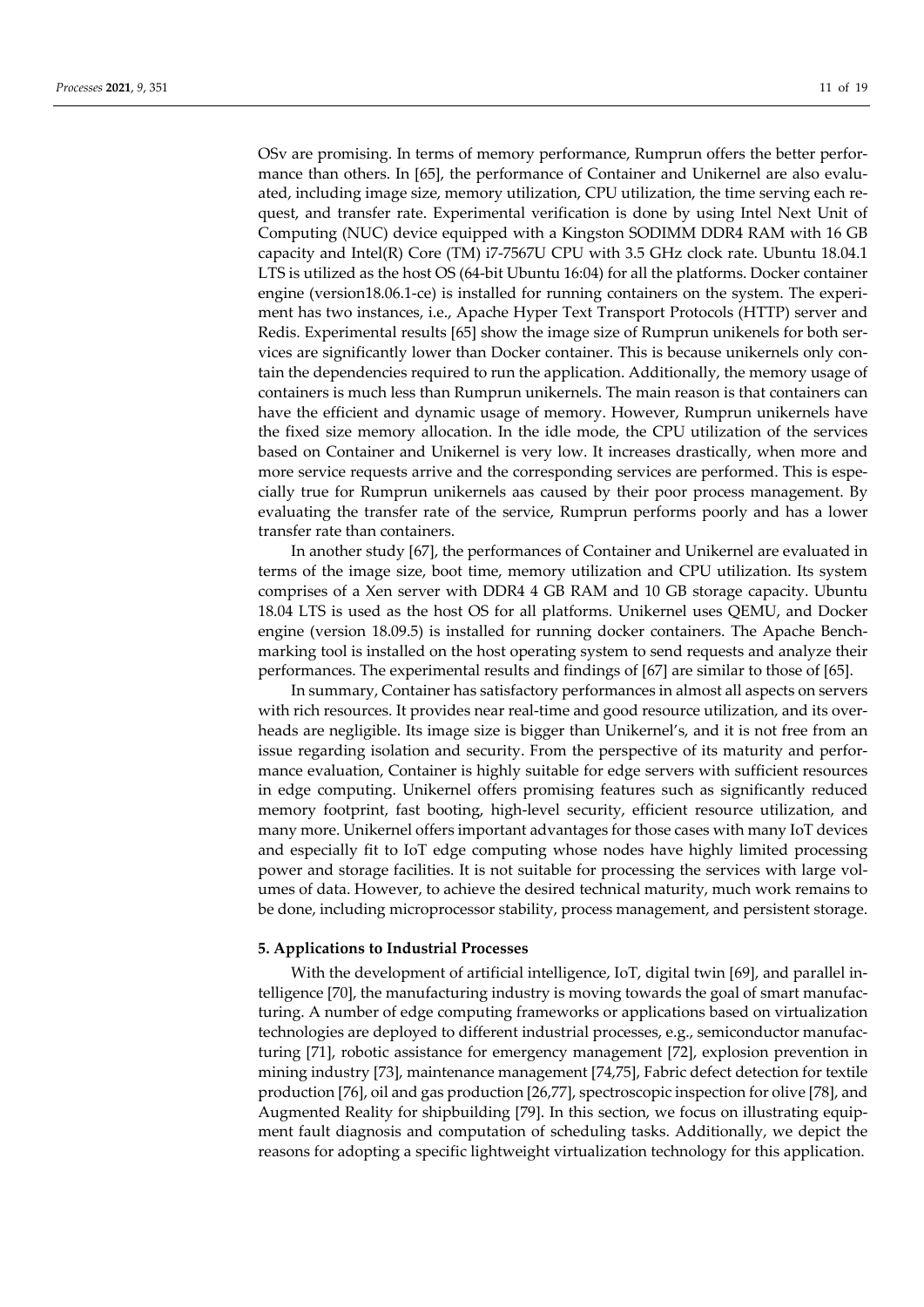# *5.1. Fault Diagnosis Processes*

Fault diagnosis in industry can improve the production efficiency, and reduce equipment maintenance cost. Machine learning (ML) has been applied to fault diagnosis [80,81]. Figure 2 is a data-driven and edge-cloud collaboration-based fault diagnosis system for an industrial process (semiconductor manufacturing). It includes three tiers, i.e., edge devices, edge servers, and cloud data centers layers. The models of fault diagnosis are deployed to edge servers by Container and Unikernel. Thus, it can reduce the delay time of fault detection by edge computing. In this system, models are trained in cloud data centers rich with resources, and the processes of inferring faults are executed in edge servers. Additionally, the unidentified fault data can be transmitted to the cloud data center for updating models, and then updating the corresponding models in edge servers. In edge nodes and servers, we need to install Docker container environment, and then Dockerbased model image can be deployed and executed quickly. It greatly facilitates the deployments and execution of applications. Unikernel can also be used to deploy models to edge nodes with limited resources, and it has high security isolation.



**Figure 2.** Data-driven and edge-cloud collaboration based a fault diagnosis system.

In our experiment [81], the Tennessee Eastman dataset is used, which contains 52 process variables and 21 process faults. Firstly, we use a dimensionality reduction algorithm called fisher discriminant analysis (FDA) to extract fault features. Then, an ensemble learning method called AdaBoost is utilized for classifying faults. We build the image files based on Container and Unikernel for fault diagnosis, and then deploy them to Raspberry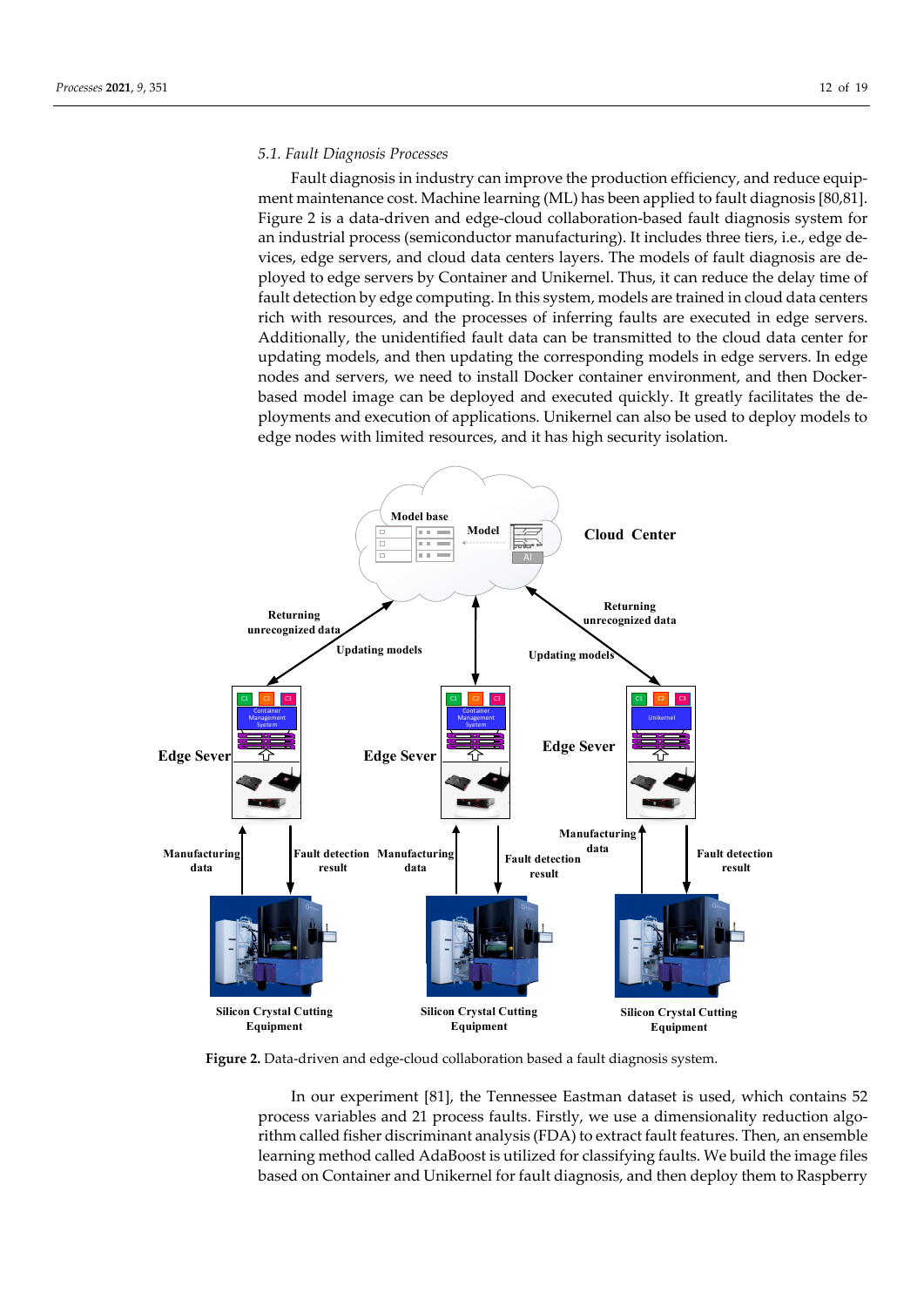Pi 3B+. Experimental results show that Unikernel image only occupies 81 MB, thus only 11.86% of Docker's 683 MB

It only takes 24.003 s to package the Python file into Unikernel image and execute the program, thereby requiring 68.6% of Docker's 35.022 s. Thus, Unikernel has some advantages over Container, especially for edge devices with constrained resources.

# *5.2. Oil Extraction Process*

An oil extraction process in the Oil and Gas industry is a fault-sensitive process. It requires high reliability and extra safety measures to protect the surrounding environment. Thus, efficient and environment-friendly oil extraction is a challenging operation. To overcome these challenges and protect the environment from pollution, one needs to build smart oil fields with many devices (e.g., sensors and actuators) for achieving clean oil and gas extraction. Cloud data center can handle the generated data by devices, but impose high latency, which cannot for detecting oil spill anomalies [82], and analyzing a large amount of data to predict the oil spill spread direction and quantity [83]. Figure 3 is the system architecture of collaborative edge computing for environment-friendly oil extraction, where an edge scheduler-based an edge device in every oil extraction site is demonstrated. The system includes three tiers, i.e., IoT, edge nodes, and cloud data center layers. IoT devices, including physical sensors of smart oil fields, takes physical quantities. Edge nodes are located locally for processing data. Containers satisfy latency-sensitive operational requirements. Instead, edge computing can provide delay-sensitive services, due to its ability to process data locally. Thus, edge computing systems are utilized to each rig of smart oil fields. To overcome the limited resources of single oil rig and rapid deployment of edge computing systems, it is necessary to build a collaborative edge computing platform with nearby oil rigs at the edge, thus sharing computing resources among each other [77].



**Figure 3.** System architecture of collaborative edge computing for environment-friendly oil extraction.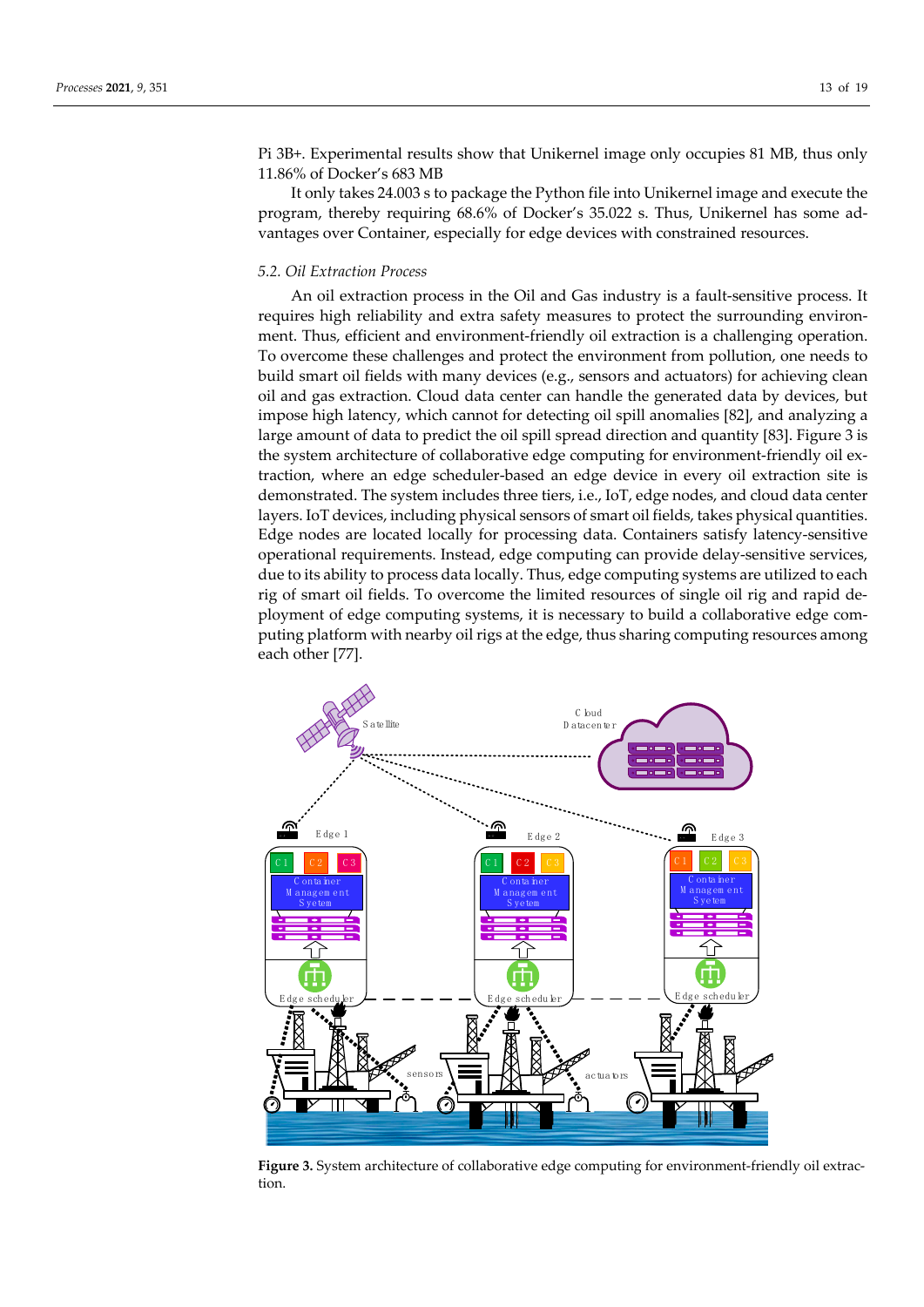In this scenario, the computation tasks of each rig can offload to nearby edge nodes (rigs). In this system, edge machines own limited storage, computing, and networking resources, which are placed on the platform of oil rig. They process different tasks, e.g., image processing, are used, which makes the migration and deployment of applications easy. To verify the system model, Minimum Expected completion Time (MECT) [84], Success with Computational Certainty (SCC) heuristics, and Highest Probability of Success [77] are adopted to evaluate the resulting system. Experimental results show that they can greatly reduce improve task deadline miss rate.

# **6. Open Issues and Challenges**

In this section, we discuss the technical challenges research issues for Container and Unikernel. To promote the development in industrial applications, we must focus on the following issues of Container to achieve its convenience, faster and easier deployment, and greater elasticity.

1) Weaker isolation: The existing Container isolation mechanism [68] is much weaker than that of Unikernel. It shares one kernel for multiple isolated environments, thus facing the risk to collapse the entire containerized environment. To solve the security problems of Container, several methods can be explored, including using trusted images, managing container secret, securing the runtime environment, and vulnerability scanning [68].

2) Lack of tools and support: To realize the large-scale application of containers, the container monitoring and managing tools are needed. However, we have only Container orchestrators, like Kubernetes. More container management orchestrators need to be researched and developed to support the management of different containers

3) Generalization for all services: Container is suitable for microservices and it does not well support monolithic architecture. For a monolithic architecture, Container only provides simplified a delivery mechanism by offering easy packaging technologies.

Data storage. Container is not suitable for storing permanent data, i.e., data collected for IoT sensors. It is risky to storage significant data on edge nodes due to both the volatile environment of edge nodes and the security risks of containers. Therefore, important data need to be stored in centralized nodes or cloud datacenters and retrieved on demand. This may reduce the feasibility of lightweight virtualization-based edge computing in some highly data-intensive applications. To address the situation, we should improve the *Data Volumes* of Container, which are needed to be implemented in more seamless way.

Although Unikernel has many advantages, e.g., faster booting, small size, and high security, it has the following problems and challenges.

Unikernel's usability. Unikernel does not have a shell and not support online debugging. If Unikernel fails, we can only reboot it. It does not support online upgrades and updates either. If the application and configuration need to be updated, the user needs to recompile the source code to produce a new Unikernel and deploy a new version, which can be very costly and sometimes prohibitive. We can build a mechanism similar to Docker container's to realize the remote deployment, update, and upgrading of Unikernel.

2) Security. Unikernel's security is guaranteed by the isolation provided by the underlying operating system or Hypervisor, and it is more secure than Container. However, it is just a process in application space, and thus it is vulnerable to various traditional attacks. Process management needs to be improved for promoting Unikernel's security. Blockchain technologies [85] can be considered.

3) High development cost of Unikernel based on library operating system(LibOS). LibOS is the core technology of Unikernel. When developing it, we should consider not only specific application requirements and programming languages, but also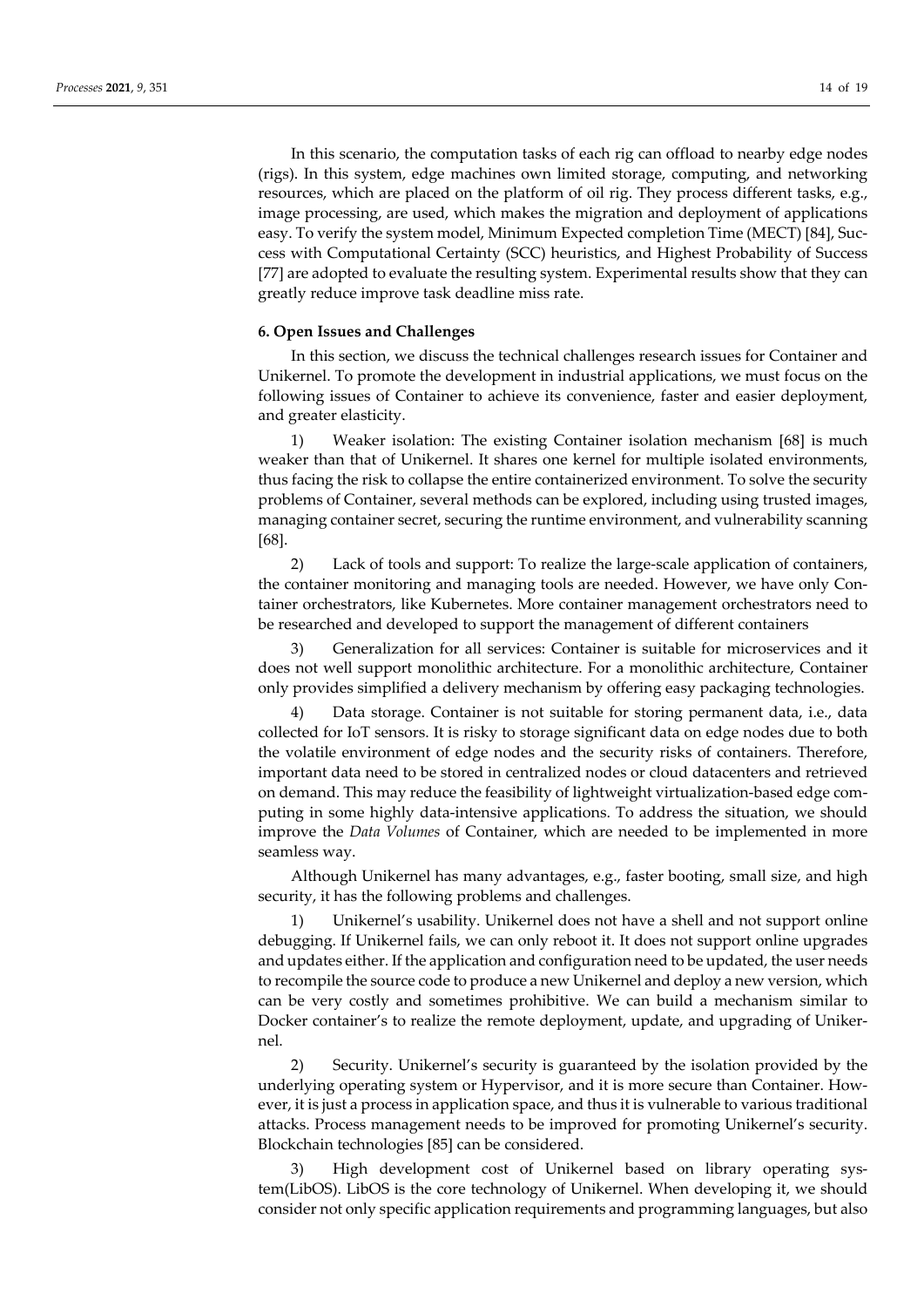the association and boundary among the underlying operating systems. To solve this problem, we can build a platform adaption layer, which can resolve the dependencies of LibOS on the underlying host operating systems, and improve its compatibility.

4) Construction and deployment. There are no mature compilation tools for Unikernel, and there are certain technical barriers to build and deploy Unikernel. It is very inconvenient that different unikernels need to build and generate a matching tool chain, and configure the corresponding development environment. So we can build comprehensive and easy-to-use tools for quickly compiling application into Unikernel, like Unik [86] to facilitate more applications, e.g., [87–97].

# **7. Conclusions**

In this paper, we have summarized lightweight virtualization technologies in edge computing, and compared the characteristics of Container and Unikernel to indicate what edge computing scenarios they fit. According to their performance evaluation results, we have discussed which lightweight virtualization technologies fit to what application scenarios. We have presented their possible applications in some industrial processes in which lightweight virtualization technologies are required. Finally, we have discussed some technical challenges and open issues for future research in this area. We hope that this review article can stimulate more researchers and engineers to apply recent edge computing technologies to their various industrial processes and realize what industry 4.0 promises to bring.

**Author Contributions:** Conceptualization, S.C. and M.Z.; investigation, S.C.; writing—original draft preparation, S.C.; writing—review and editing, M.Z. All authors have read and agreed to the published version of the manuscript.

**Funding:** This research was funded in part by the Deanship of Scientific Research (DSR) at King Abdulaziz University under grant no. D-422-135-1441.

**Institutional Review Board Statement:** Not applicable.

**Informed Consent Statement:** Not applicable.

**Data Availability Statement:** Data is contained within the article or supplementary materials.

**Acknowldgement:** We would like to acknowledge the help of Yue Liu, School of Artificial Intelligence and Automation, Beijing University of Technology, Beijing, China for her help in drawing some figures and text revision. We also appreciate the anonymous reviewers for their constructive comments that help improve this manuscript.

**Conflicts of Interest:** The authors declare no conflicts of interest.

#### **References**

- 1. Petrasch, R.; Hentschke, R. Process modeling for industry 4.0 applications: Towards an industry 4.0 process modeling language and method. In Proceedings of the 2016 13th International Joint Conference on Computer Science and Software Engineering (JCSSE), Khon Kaen, Thailand, 13–15 July 2016; pp. 1–5, doi: 10.1109/JCSSE.2016.7748885.
- 2. Sahoo, J.; Mohapatra, S.; Lath, R. Virtualization: A Survey on Concepts, Taxonomy and Associated Security Issues. In Proceedings of the 2010 Second International Conference on Computer and Network Technology, Bangkok, Thailand, 23–25 April 2010; pp. 222–226.
- 3. Elsayed, A.; AbdelBaki, N.; Elsayed, A. Performance evaluation and comparison of the top market virtualization hypervisors. In Proceedings of the 2013 8th International Conference on Computer Engineering & Systems (ICCES), Cairo, Egypt, 26–27 November 2013; pp. 45–50.
- 4. Sotiriadis, S.; Bessis, N.; Xhafa, F.; Antonopoulos, N.; Antonopoulos, N. Cloud Virtual Machine Scheduling: Modelling the Cloud Virtual Machine Instantiation. In Proceedings of the 2012 Sixth International Conference on Complex, Intelligent, and Software Intensive Systems, Palermo, Italy, 4–6 July 2012; pp. 233–240.
- 5. Kapse, P.V.; Dharmik, R.C. An effective approach of creation of virtual machine in cloud computing. In 2017 International Conference on I-SMAC (IoT in Social, Mobile, Analytics and Cloud) (I-SMAC), Palladam, India, 10–11 February 2017; pp. 145–147.
- 6. Linlin, W.; Saurabh, G.; Rajkumar, B. SLA-based Admission Control for a Software-as-a-Service Provider in Cloud Computing En-vironments. *J. Comput. Syst. Sci.* **2012**, *78*, 1280–1299.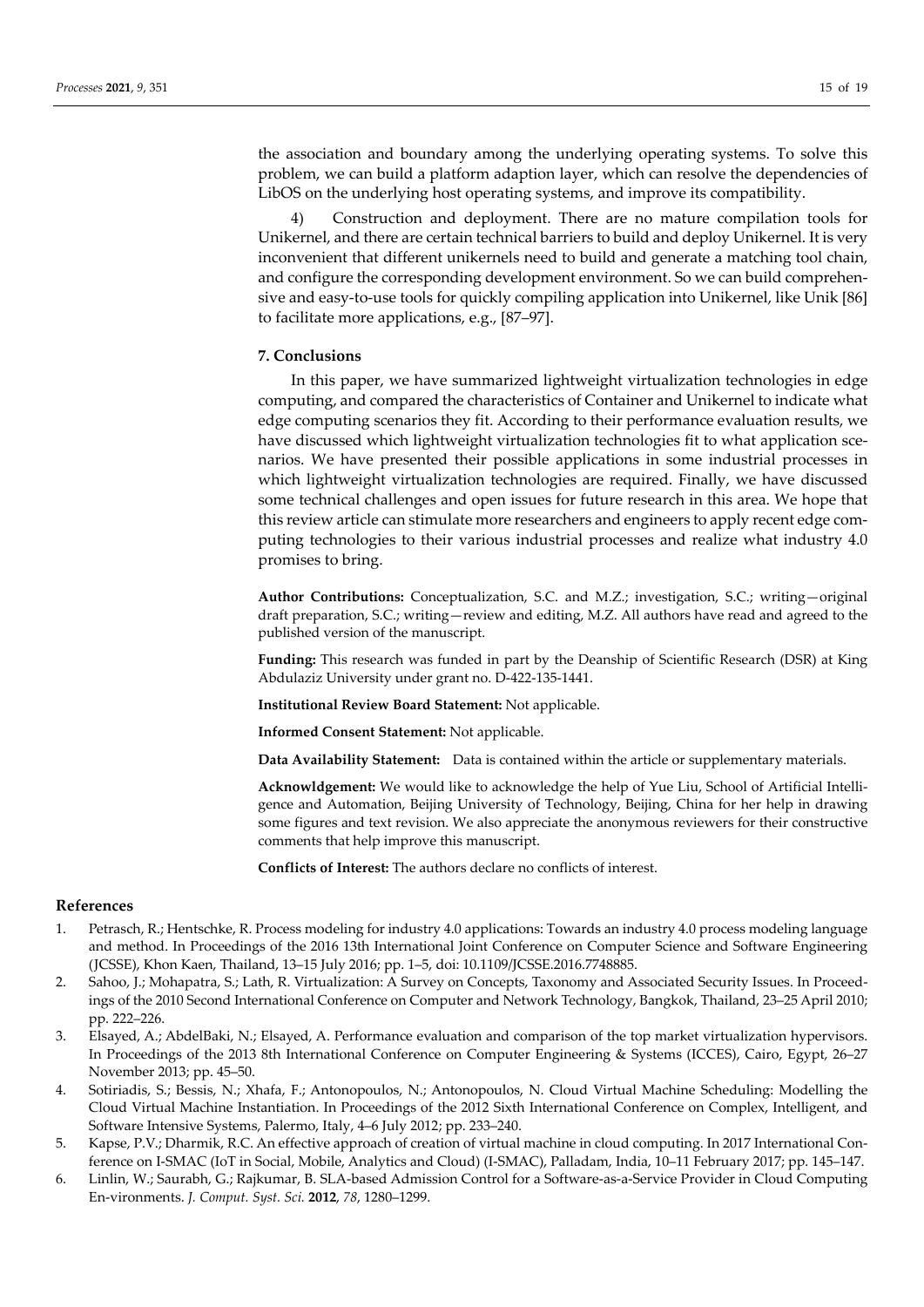- 7. Vojnak, D.T.; Eordevic, B.S.; Timcenko, V.V.; Strbac, S.M. Performance Comparison of the type-2 hypervisor VirtualBox and VMWare Workstation. In Proceedings of the 2019 27th Telecommunications Forum (TELFOR), Belgrade, Serbia*,* 26–27 November 2019; pp. 1–4, doi:10.1109/telfor48224.2019.8971213.
- 8. Garg, S.; Dwivedi, R.K.; Chauhan, H. Efficient utilization of virtual machines in cloud computing using Synchronized Throttled Load Balancing. In Proceedings of the 2015 1st International Conference on Next Generation Computing Technologies (NGCT), Dehradun, India, 4–5 September 2015; pp. 77–80.
- 9. Patel, K.D.; Bhalodia, T.M. An Efficient Dynamic Load Balancing Algorithm for Virtual Machine in Cloud Computing. In Proceedings of the 2019 International Conference on Intelligent Computing and Control Systems (ICCS), Madurai, India, 6–8 May 2019; pp. 145–150.
- 10. Nishad, L.S.; Paliwal, J.; Pandey, R.; Beniwal, S.; Kumar, S. Security, privacy issues and challenges in cloud computing: a survey. In *Proceedings of the International Conference on Information and Communication Technology for Competitive Strategies New York*; ACM Press: New York, NY, USA, 2016; p. 47.
- 11. Grobauer, B.; Walloschek, T.; Stocker, E. Understanding Cloud Computing Vulnerabilities. *IEEE Secur. Priv. Mag.* **2010**, *9*, 50– 57, doi:10.1109/msp.2010.115.
- 12. Linthicum, D.S. Moving to Autonomous and Self-Migrating Containers for Cloud Applications. *IEEE Cloud Comput.* **2016**, *3*, 6– 9, doi:10.1109/mcc.2016.122.
- 13. Ahmed, A.; Pierre, G. Docker Container Deployment in Fog Computing Infrastructures. In Proceedings of the 2018 IEEE International Conference on Edge Computing (EDGE), San Francisco, CA, USA, 2–7 July 2018; pp. 1–8.
- 14. Abdelbaky, M.; Diaz-Montes, J.; Parashar, M.; Unuvar, M.; Steinder, M. Docker Containers across Multiple Clouds and Data Centers. In Proceedings of the 2015 IEEE/ACM 8th International Conference on Utility and Cloud Computing (UCC), Limassol, Cyprus, 7–10 December 2015; pp. 368-371, doi: 10.1109/UCC.2015.58.
- 15. Docker—Build, Ship, and Run Any App, Anywhere. Available online: http://www.docker.com/ (accessed on 14 December 2014).
- 16. OpenVZ Linux Containers Wiki. Available online: http://openvz.org/Main\_Page (accessed on 14 December 2014).
- 17. Linux Containers. Available online: http://linuxcontainers.org (accessed on 11 December 2014).
- 18. Sarkale, V.V.; Rad, P.; Lee, W. Secure Cloud Container: Runtime Behavior Monitoring Using Most Privileged Container (MPC). In Proceedings of the 2017 IEEE 4th International Conference on Cyber Security and Cloud Computing (CSCloud), New York, NY, USA, 26–28 June 2017; pp. 351–356.
- 19. Hajji, W.; Fung, T. Understanding the Performance of Low Power Raspberry Pi Cloud for Big Data. *Electronics* **2016**, *5*, 29.
- 20. Madhavapeddy, A.; Mortier, R.; Rotsos, C.; Scott, D.; Singh, B.; Gazagnaire, T.; Steven, S.; Steven, H.; Jon, C. Unikernels: library operating systems for the cloud. *ACM SIGARCH Comput. Archit. News* **2013**, *48*, 461–472.
- 21. Chen, S.; Li, Q.; Zhou, M.; Abusorrah, A. Recent Advances in Collaborative Scheduling of Computing Tasks in an Edge Computing Paradigm. *Sensors* **2021**, *21*, 779, doi:10.3390/s21030779.
- 22. Felter, W.; Ferreira, A.; Rajamony, R.; Rubio, J. An updated performance comparison of virtual machines and Linux containers. In Proceedings of the 2015 IEEE International Symposium on Performance Analysis of Systems and Software (ISPASS), Philadelphia, PA, USA, 29–31 March 2015; pp. 171–172.
- 23. Verma, A.; Pedrosa, L.; Korupolu, M.; Oppenheimer, D.; Tune, E.; Wilkes, J. Large-scale clus-ter management at Google with borg. In Proceedings of the Tenth European Conference on Computer Systems, Bordeaux, France, 21–24 April 2015, p. 18.
- 24. Park, J.; Kim, Y.; Son, A.-Y.; Lim, Y.; Huh, E.-N. A Method of Dynamic Container Layer Replacement for Faster Service Providing on Resource-Limited Edge Nodes. In Proceedings of the 2019 IEEE 2nd International Conference on Electronics and Communication Engineering (ICECE), Xi'an, China, 9–11 December 2019; pp. 434–437.
- 25. Pankaj, M. Docker container based analytics at IoT edge Video analytics use case. In Proceedings of the International Conference on Internet of Things: Smart Innovation and Usages, Bhimtal, India, 23–24 February 2018.
- 26. Anand, N.; Chintalapally, A.; Puri, C.; Tung, T. Practical Edge Analytics: Architectural Approach and Use Cases. In Proceedings of the 2017 IEEE International Conference on Edge Computing (EDGE), Honolulu, HI, USA, 25–30 June 2017; pp. 236–239.
- 27. Ma, L.; Yi, S.; Carter, N.; Li, Q. Efficient Live Migration of Edge Services Leveraging Container Layered Storage. *IEEE Trans. Mob. Comput.* **2018**, *18*, 2020–2033, doi:10.1109/tmc.2018.2871842.
- 28. Bellavista, P.; Corradi, A.; Foschini, L.; Scotece, D. Differentiated Service/Data Migration for Edge Services Leveraging Container Characteristics. *IEEE Access* **2019**, *7*, 139746–139758, doi:10.1109/access.2019.2943848.
- 29. Elgazar, A.; Harras, K. Teddybear: Enabling Efficient Seamless Container Migration in User-Owned Edge Platforms. In Proceedings of the 2019 IEEE International Conference on Cloud Computing Technology and Science (CloudCom), Sydney, Australia, 11–13 December 2019; pp. 70–77.
- 30. Maheshwari, S.; Choudhury, S.; Seskar, I.; Raychaudhuri, D. Traffic-Aware Dynamic Container Migration for Real-Time Support in Mobile Edge Clouds. In Proceedings of the 2018 IEEE International Conference on Advanced Networks and Telecommunications Systems (ANTS), Indore, India, 16–19 December 2018; pp. 1–6.
- 31. Dupont, C.; Giaffreda, R.; Capra, L. Edge computing in IoT context: Horizontal and vertical Linux container migration. *Glob. Internet Things Summit (GIoTS)* **2017,** 1–4, doi:10.1109/GIOTS.2017.8016218.
- 32. Caprolu, M.; Di Pietro, R.; Lombardi, F.; Raponi, S. Edge Computing Perspectives: Architectures, Technologies, and Open Security Issues. In Proceedings of the 2019 IEEE International Conference on Edge Computing (EDGE), Larnaca, Cyprus, 16 May 2019; pp. 116–123.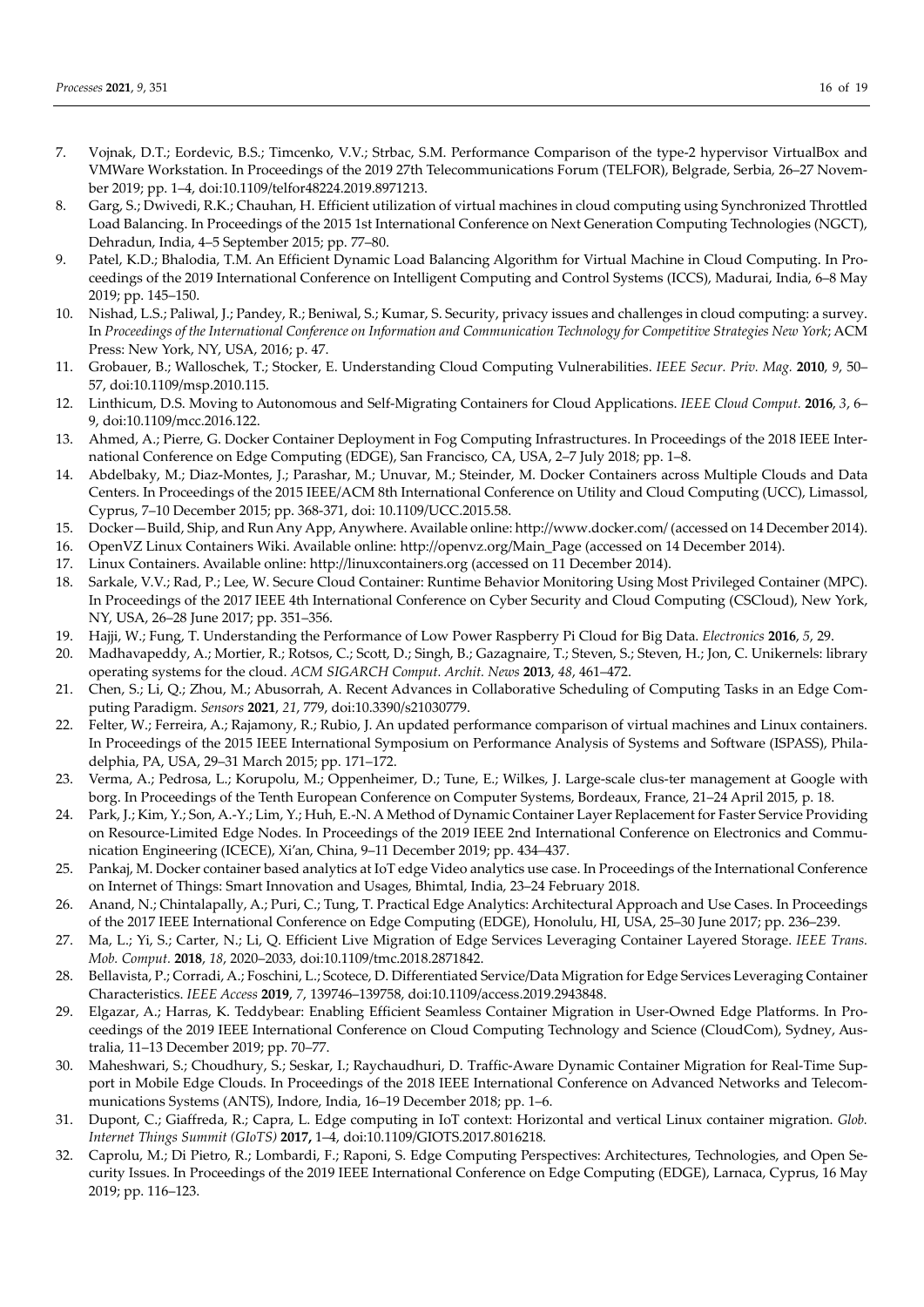- 33. Soltesz, S.; Pötzl, H.; Fiuczynski, M.E.; Bavier, A.; Peterson, L. Container -based operating system virtualization: A scalable, high performance alternative to hypervisors. In Proceedings of the 2nd ACM SIGOPS/EuroSys european conference on computer systems 2007, Lisbon, Portugal, 20–23 March 2007; Volume 41, pp. 275–287.
- 34. Bernstein, D. Containers and Cloud: From LXC to Docker to Kubernetes. *IEEE Cloud Comput.* **2014**, *1*, 81–84, doi:10.1109/mcc.2014.51.
- 35. Combe, T.; Martin, A.; Di Pietro, R. To Docker or Not to Docker: A Security Perspective. *IEEE Cloud Comput.* **2016**, *3*, 54–62, doi:10.1109/mcc.2016.100.
- 36. Liu, P.; Willis, D.; Banerjee, S. ParaDrop: Enabling Lightweight Multi-tenancy at the Network's Extreme Edge. In Proceedings of the 2016 IEEE/ACM Symposium on Edge Computing (SEC), Washington, DC, USA, 27–28 October 2016; pp. 1–13.
- 37. Brasil. Decreto—Lei nº 227, de 28 de fevereiro de 1967. Dá nova redação ao Decreto-lei nº 1.985, de 29 de janeiro de 1940 (Código de Minas). Brasília. 1967. Available online: http://www. planalto.gov.br/ccivil\_03/Decreto-Lei/Del0227.htm (accessed on 19 October 2020).
- 38. Amento, B.; Balasubramanian, B.; Hall, R.J.; Joshi, K.; Jung, G.; Purdy, K.H. FocusStack: Orchestrating Edge Clouds Using Location-Based Focus of Attention. In Proceedings of the 2016 IEEE/ACM Symposium on Edge Computing (SEC), Washington, DC, USA, 27–28 October 2016; pp. 179–191.
- 39. Mortazavi, S.H.; Salehe, M.; Gomes, C.S.; Phillips, C.; de Lara, E. Cloudpath: A multi-tier cloud computing frame work. In Proceedings of the Second ACM/IEEE Symposium on Edge Computing, San Jose, CA, USA, 12–14 October 2017; pp. 1–13.
- 40. Bhardwaj, K.; Shih, M.-W.; Agarwal, P.; Gavrilovska, A.; Kim, T.; Schwan, K. Fast, Scalable and Secure Onloading of Edge Functions Using AirBox. In Proceedings of the 2016 IEEE/ACM Symposium on Edge Computing (SEC), Washington, DC, USA, 27– 28 October 2016; pp. 14–27.
- 41. Cord. 2018. Available online: https://www.open- networking.org/cord (accessed on 11 September 2020).
- 42. Akraino Edge Stack. 2018. Available online: https://www.akraino.org (accessed on 25 August 2020).
- 43. Azure IoT. 2018. Available online: https://azure. micro-soft.com/en-us/overview/iot/ (accessed on 18 July 2020).
- 44. Baetyl. Baetyl architecture [EB/OL]. Available online: https://baetyl.io/zh/docs/overview/Baetyl-design (accessed on 9 September 2019).
- 45. KubeEdge vs. K3S: Kubernetes in edge computing. [EB/OL]. Available online: http://www.sohu.com /a/307671703 683048 (accessed on 13 April 2019).
- 46. Madhavapeddy, A.; Scott, D.J. Unikernels: Rise of the Virtual Library Operating System. *Queue* **2013**, *11*, 30–44, doi:10.1145/2557963.2566628.
- 47. Unikernel.org. Unikernels-rethinking cloud infrastructure [EB/OL]. (2013-03-25). Available online: http://Unikernel.org/ (accessed on 20 January 2018).
- 48. Bratterud, A.; Walla, A.-A.; Haugerud, H.; Engelstad, P.E.; Begnum, K. IncludeOS: A Minimal, Resource Efficient Unikernel for Cloud Services. In Proceedings of the 2015 IEEE 7th International Conference on Cloud Computing Technology and Science (CloudCom), Vancouver, BC, Canada, 30 November–3 December 2015; pp. 250–257.
- 49. Kivity, A.; Laor, D.; Costa, G.; Enberg, P.; Har'El, N.; Marti, D.; Zolotarov, V. Osv: optimizing the operating system for virtual machines. In Proceedings of the 2014 USENIX conference on USENIX Annual Technical Conference, Philadelphia, PA, USA, 17–20 June 2014; pp. 61–72.
- 50. Martins, J.; Ahmed, M.; Raiciu, C.; Olteanu, V.; Honda, M.; Bifulco, R.; Huici, F. ClickOS and the art of network function virtualization. In Proceedings of the 11th USENIX Conference on Net-worked Systems Design and Implementation USENIX Association, Seattle, WA, USA, 2–4 April 2014.
- 51. Galois Inc. The Haskell lightweight virtual machine (HaLVM) source archive[EB/OL]. (2017-12-25). Available online: http: //galois.com/project /HaLVM/ (accessed on 20 January 2018).
- 52. Erlangonxen.org. Erlang on Xen: At the heart of super-elastic clouds [EB/OL]. (2017-12-25). Available online: http: //erlangonxen.org/ (accessed on 20 January 2018).
- 53. Ballesteros, F.J. The Clive operating system. Technical report, 4 October 2014.
- 54. Porter, D.E.; Boyd-Wickizer, S.; Howell, J.; Olinsky, R.; Hunt, G.C. Rethinking the library OS from the top down. *ACM SIGPLAN Not.* **2011**, *46*, 291–304, doi:10.1145/1961296.1950399.
- 55. Runtime. js community. runtime.js—JavaScript library operating system for the cloud. (2017-12-25). http:/ /runtimejs. org/ (accessed on 20 January 2018).
- 56. Kantee, A. Puffs-Pass-to-Userspace framework file system. *Asiabsdcon* **2007**, 29–42.
- 57. Lankes, S.; Pickartz, S.; Breitbart, J. HermitCore: A Unikernel for Extreme Scale Computing. In Proceedings of the International Workshop on Runtime & Operating Systems for Supercomputers ACM, Kyoto, Japan, 1 June 2016.
- 58. Ramirez, J.; Ezenwigbo, O.A.; Karthick, G.; Trestian, R.; Mapp, G. A New Service Management Framework for Vehicular Networks. In Proceedings of the 2020 23rd Conference on Innovation in Clouds, Internet and Networks and Workshops (ICIN), Paris, France, 24–27 February 2020; pp. 162–164.
- 59. Ezenwigbo, O.A.; Ramirez, J.; Karthick, G.; Mapp, G.; Trestian, R. Exploring the Provision of Reliable Network Storage in Highly Mobile Environments. In Proceedings of the 2020 13th International Conference on Communications (COMM), Bucharest, Romania, 18–20 June 2020; pp. 255–260.
- 60. Sarrigiannis, I.; Contreras, L.M.; Ramantas, K.; Antonopoulos, A.; Verikoukis, C. Fog-Enabled Scalable C-V2X Architecture for Distributed 5G and Beyond Applications. *IEEE Netw.* **2020**, *34*, 120–126, doi:10.1109/mnet.111.2000476.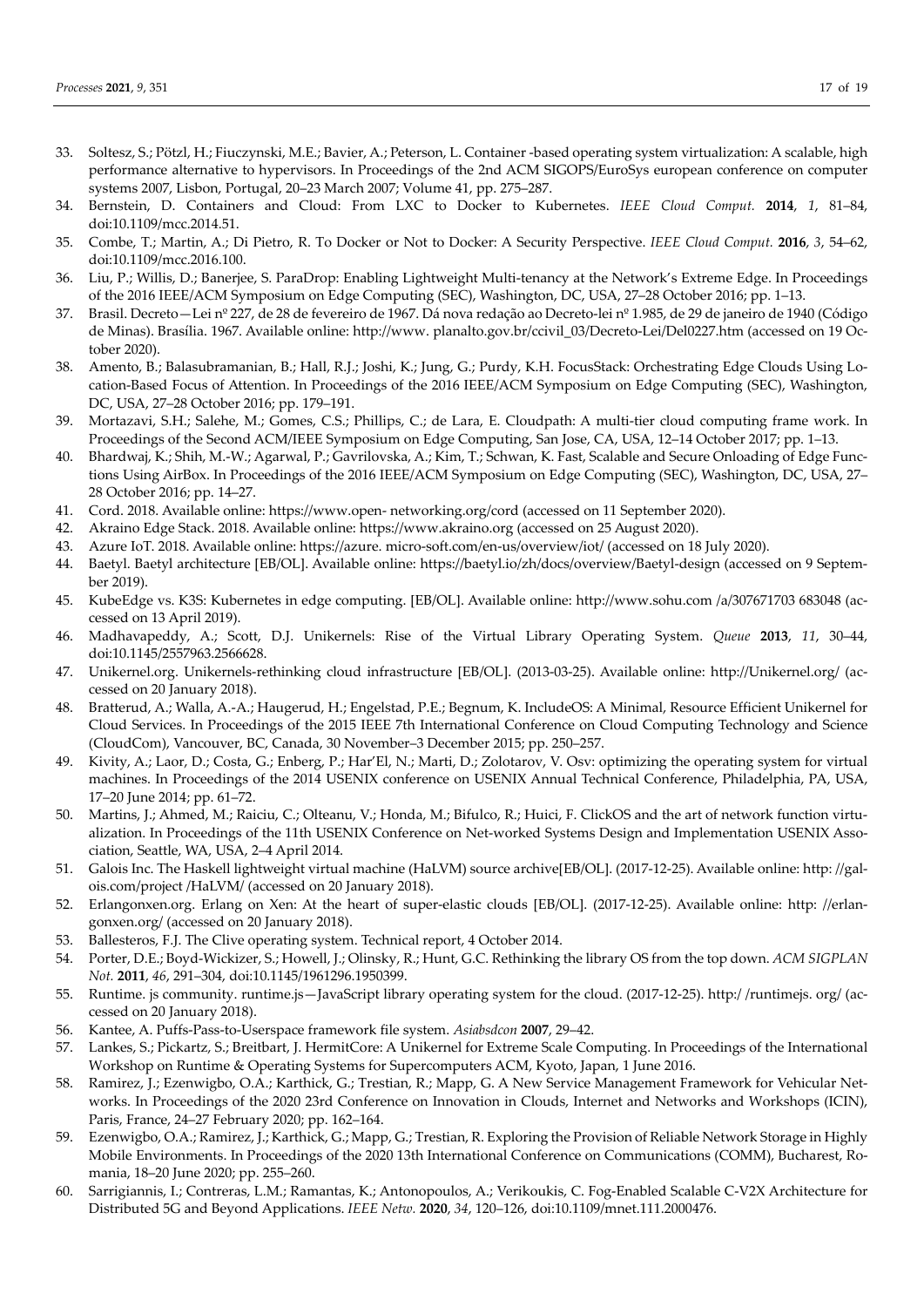- 61. Zhao, J.; Tiplea, T.; Mortier, R.; Crowcroft, J.; Wang, L. Data Analytics Service Composition and Deployment on IoT Devices. In *Proceedings of the 16th Annual International Conference on Digital Government Research, Delft, The Netherlands, 30 May–3 June 2018*; Association for Computing Machinery (ACM): New York, NY, USA, 2018; pp. 502–504.
- 62. Cozzolino, V.; Ott, J.; Ding, A.Y.; Mortier, R. ECCO: Edge-Cloud Chaining and Orchestration Framework for Road Context Assessment. In Proceedings of the 2020 IEEE/ACM Fifth International Conference on Internet-of-Things Design and Implementation (IoTDI), Sydney, Australia, 21–24 April 2020; pp. 223–230.
- 63. Vittorio, G.; Ding, A.Y.; Ott, J. FADES: Fine-Grained Edge Offloading with Unikernels. In Proceedings of the Workshop on Hot Topics in Container Networking and Networked Systems, Los Angeles, CA, USA, 25 August 2017.
- 64. Valsamas, P.; Skaperas, S.; Mamatas, L. Elastic Content Distribution Based on Unikernels and Change-Point Analysis. European Wireless 2018. In Proceedings of the 24th European Wireless Conference, Catania, Italy, 2–4 May 2018; pp. 1–7.
- 65. Behravesh, R.; Coronado, E.; Riggio, R. Performance Evaluation on Virtualization Technologies for NFV Deployment in 5G Networks. In Proceedings of the 2019 IEEE Conference on Network Softwarization (NetSoft), Paris, France, 24–28 June 2019; pp. 24–29.
- 66. Filipe, J.B.; Meneses, F.; Rehman, A.U.; Corujo, D.; Aguiar, R.L. A Performance Comparison of Containers and Unikernels for Reliable 5G Environments. In Proceedings of the 2019 15th International Conference on the Design of Reliable Communication Networks (DRCN), Coimbra, Portugal, 19–21 March 2019; pp. 99–106.
- 67. Aggarwal, V.; Thangaraju, B. Performance Analysis of Virtualisation Technologies in NFV and Edge Deployments. In Proceedings of the 2020 IEEE International Conference on Electronics, Computing and Communication Technologies (CONECCT), Bengaluru, India, 2–4 July 2020; pp. 1–5.
- 68. Watada, J.; Roy, A.; Kadikar, R.; Pham, H.; Xu, B. Emerging Trends, Techniques and Open Issues of Containerization: A Review. *IEEE Access* **2019**, *7*, 152443–152472, doi:10.1109/access.2019.2945930.
- 69. Wang, Q.; Jiao, W.; Wang, P.; Zhang, Y. Digital Twin for Human-Robot Interactive Welding and Welder Behavior Analysis. *IEEE/CAA J. Autom. Sin.* **2021**, *8*, 334–343.
- 70. Wang, F.-Y.; Wang, X.; Li, L.; Li, L. Steps toward Parallel Intelligence. *IEEE/CAA J. Autom. Sin.* **2016**, *3*, 345–348, doi:10.1109/JAS.2016.7510067.
- 71. Ghahramani, M.; Qiao, Y.; Zhou, M.; Hagan, A.O.; Sweeney, J. AI-based modeling and data-driven evaluation for smart manufacturing processes. *IEEE/CAA J. Autom. Sin.* **2020**, *7*, 1026-1037.
- 72. Mahmud, R.; Toosi, A.N.; Ramamohanarao, K.; Buyya, R. Context-Aware Placement of Industry 4.0 Applications in Fog Computing Environments. *IEEE Trans. Ind. Inform.* **2019**, *16*, 7004–7013, doi:10.1109/tii.2019.2952412.
- 73. Fang, L.; Ge, C.; Zu, G.; Wang, X.; Ding, W.; Xiao, C.; Zhao, L. A Mobile Edge Computing Architecture for Safety in Mining Industry. In Proceedings of the 2019 IEEE SmartWorld, Ubiquitous Intelligence & Computing, Advanced & Trusted Computing, Scalable Computing & Communications, Cloud & Big Data Computing, Internet of People and Smart City Innovation (Smart-World/SCALCOM/UIC/ATC/CBDCom/IOP/SCI), San Francisco, CA, USA, 19–23 August 2019; pp. 1494–1498.
- 74. Ashjaei, M.; Bengtsson, M. Enhancing smart maintenance management using fog computing technology. In Proceedings of the 2017 IEEE International Conference on Industrial Engineering and Engineering Management (IEEM), Singapore, 10–13 December 2017; pp. 1561–1565.
- 75. O'Donovan, P.; Gallagher, C.; Bruton, K.; O'Sullivan, D.T. A fog computing industrial cyber-physical system for embedded lowlatency machine learning Industry 4.0 applications. *Manuf. Lett.* **2018**, *15*, 139–142, doi:10.1016/j.mfglet.2018.01.005.
- 76. Zhu, Z.; Han, G.; Jia, G.; Shu, L. Modified DenseNet for Automatic Fabric Defect Detection With Edge Computing for Minimizing Latency. *IEEE Internet Things J.* **2020**, *7*, 9623–9636, doi:10.1109/jiot.2020.2983050.
- 77. Hussain, R.F.; Salehi, M.A.; Semiari, O. Serverless Edge Computing for Green Oil and Gas Industry. In Proceedings of the 2019 IEEE Green Technologies Conference (GreenTech), Lafayette, LA, USA, 3–6 April 2019; pp. 1–4.
- 78. Konishi, T.; Nakamichi, T.; Kamikawa, R.; Yamasaki, Y. Spectroscopic Inspection Optimization for Edge Computing in Industry 4.0. In Proceedings of the 2020 22nd International Conference on Transparent Optical Networks (ICTON), Bari, Italy, 19–23 July 2020.
- 79. Fraga-Lamas, P.; Fernandez-Carames, T.M.; Blanco-Novoa, O.; Vilar-Montesinos, M.A. A Review on Industrial Augmented Reality Systems for the Industry 4.0 Shipyard. *IEEE Access* **2018**, *6*, 13358–13375, doi:10.1109/access.2018.2808326.
- 80. Li, H.; Hu, G.; Li, J.; Zhou, M. Intelligent Fault Diagnosis for Large-Scale Rotating Machines Using Binarized Deep Neural Networks and Random Forests. *IEEE Trans. Autom. Sci. Eng.* **2021**, doi:10.1109/TASE.2020.3048056, 2021.
- 81. Chen, S. Collaborative Scheduling Models of Computing Tasks and Lightweight Virtualization Technology for Edge Computing. Doctoral Dissertation, Macau University of Science and Technology, 2021.
- 82. Liu, P.; Li, X.; Qu, J.J.; Wang, W.; Zhao, C.; Pichel, W. Oil spill detection with fully polarimetric spill detection with fully polarimetric UAVSAR data. *J. Mar. Pollut. Bull.* **2011**, *62*, 2611–2618.
- 83. Fingas, M.; Brown, C.E. *Oil Spill Remote Sensing: A Review*; Elsevier: Amsterdam, The Netherlands, 2011; pp. 111–169, ISBN 9781856179430
- 84. Salehi, M.A.; Smith, J.; Maciejewski, A.A.; Siegel, H.J.; Chong, E.K.; Apodaca, J.; Briceno, L.D.; Renner, T.; Shestak, V.; Ladd, J.; et al. Stochastic-based robust dynamic resource Allocation for inde-pendent tasks in a heterogenous computing system. *J. Parallel Distrib. Comput. (JPDC)* **2016**, *97*, 96–111.
- 85. Zhang, P.; Zhou, M. Security and Trust in Blockchains: Architecture, Key Technologies, and Open Issues. *IEEE Trans. Comput. Soc. Syst.* **2020**, *7*, 790–801, doi:10.1109/tcss.2020.2990103.